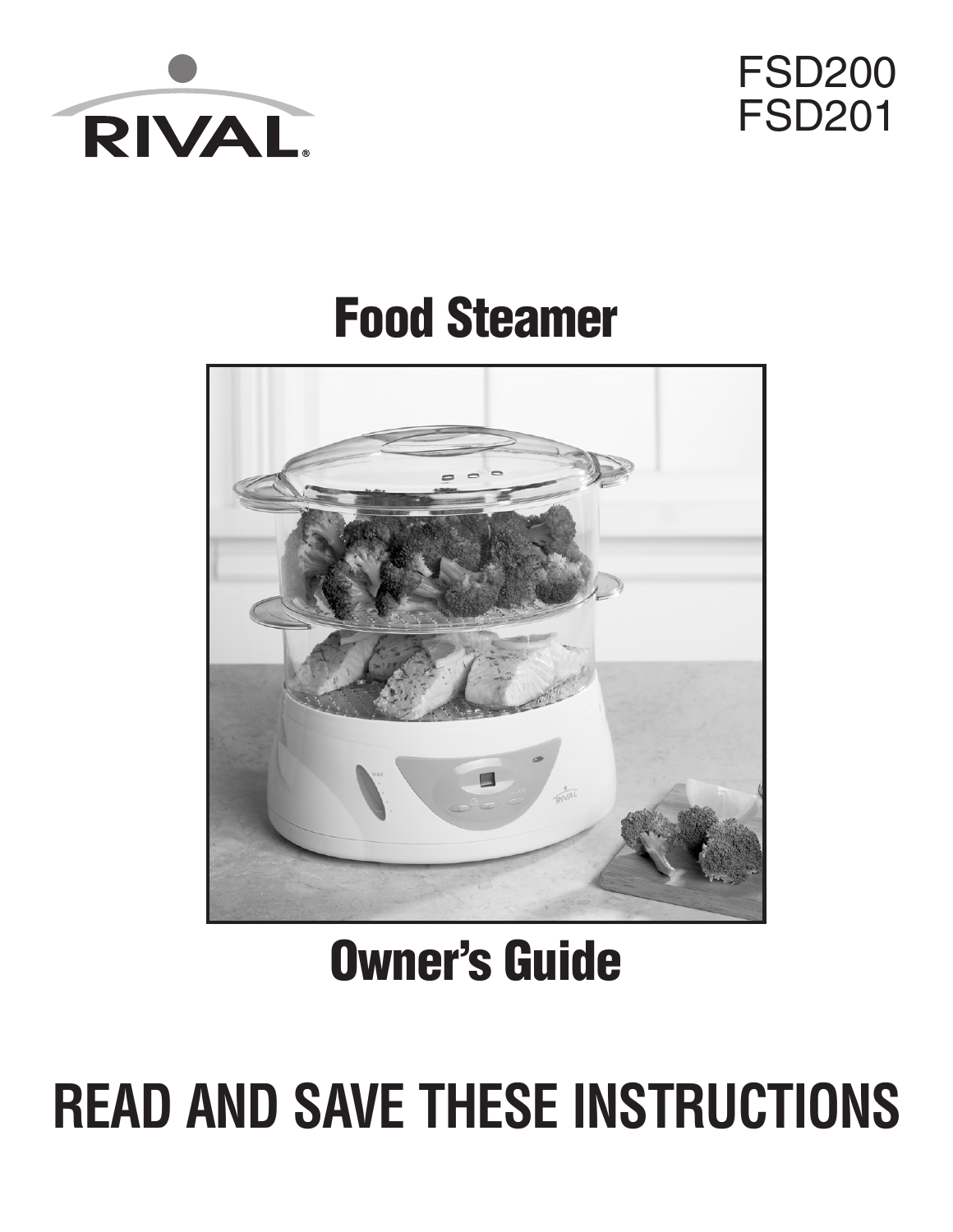# **IMPORTANT SAFEGUARDS**

#### **When using electrical appliances, basic safety precautions should always be followed, including the following:**

- 1. Read all instructions.
- 2. Do not touch hot surfaces. Use potholders when removing cover or handling hot containers to avoid burns.
- 3. Close supervision is necessary when any appliance is used by or near children.
- 4. To protect against electrical shock, do not immerse cord, plug or base unit in water or other liquids.
- 5. Unplug from outlet when not in use and before cleaning. Allow to cool before putting on or taking off parts, and allow to cool before cleaning the appliance.
- 6. Do not operate any appliance with a damaged cord or plug, or after the appliance malfunctions or has been damaged in any manner. Return appliance to an authorized service center for examination, repair or adjustment.
- 7. Lift and open cover carefully to avoid scalding and allow water to drip into the Food Steamer.
- 8. Extreme caution must be used when moving any appliance containing hot food, water or other liquids. Avoid reaching over the Food Steamer when in use.
- 9. The use of accessory attachments not recommended by the appliance manufacturer may cause injuries.
- 10. Do not use outdoors.
- 11. Do not use appliance for other than its intended use.
- 12. Do not let cord hang over edge of table or counter, or touch hot surfaces.
- 13. To protect against burns caused from accidental spillage of hot liquid, locate unit on a level and firm surface away from traffic areas where bumping could disturb it.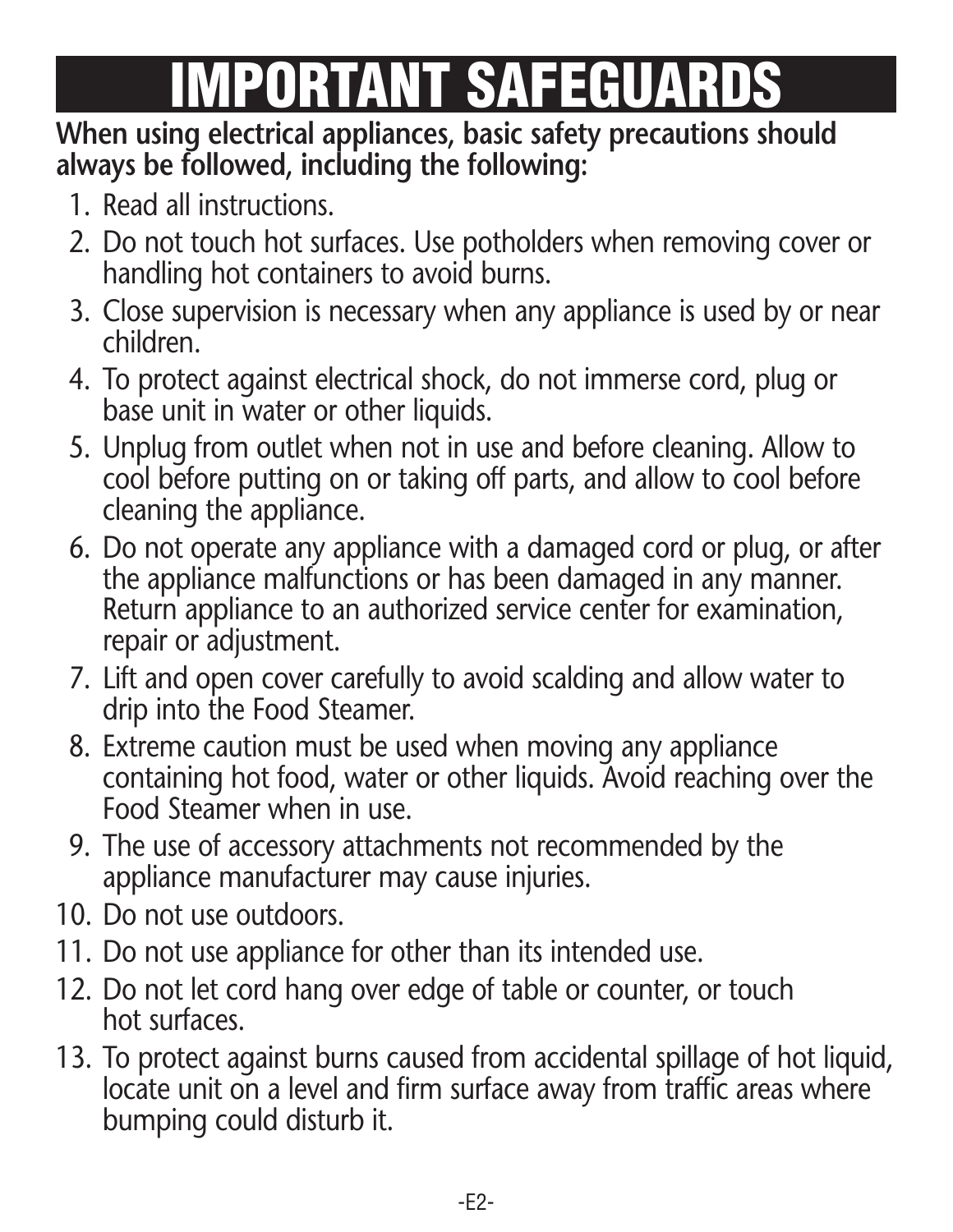**IMPORTANT SAFEGUARDS (CONT.)**

- 14. Do not operate appliance while emptying or without water in the reservoir.
- 15. Do not place on or near a hot gas or electric burner, in a heated oven, a microwave or directly under cabinets.
- 16. To disconnect, press the ON/OFF button until the unit turns OFF, then remove the plug from the wall outlet.

# **SAVE THESE INSTRUCTIONS**

This appliance is for **HOUSEHOLD USE ONLY.** No user-serviceable parts inside. Refer servicing to qualified service personnel. A short power cord is provided to reduce the hazards resulting from entanglement or tripping over a longer cord. An extension cord may be used with care. However, the marked electrical rating should be at least as great as the electrical rating of this appliance. The extension cord should not be allowed to drape over the counter or tabletop where it can be pulled on by children or tripped over.

### **POLARIZED PLUG**

This appliance has a polarized plug (one blade is wider than the other). To reduce the risk of electric shock, this plug is intended to fit into a polarized outlet only one way. If the plug does not fit fully into the outlet, reverse the plug. If it still does not fit, contact a qualified electrician. Do not attempt to modify the plug in any way. If the plug fits loosely into the AC outlet or if the AC outlet feels warm do not use that outlet.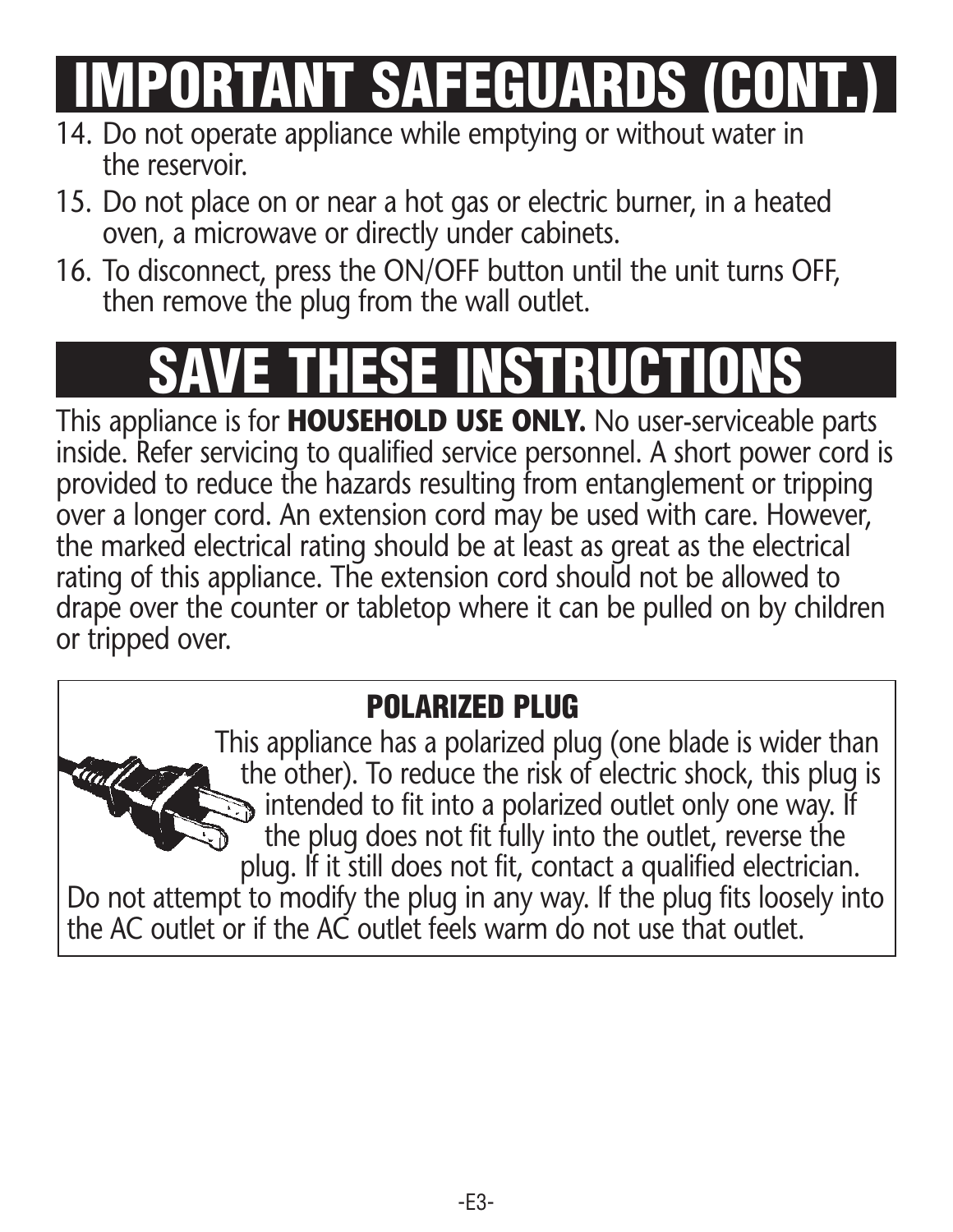### **KNOW YOUR FOOD STEAMER**

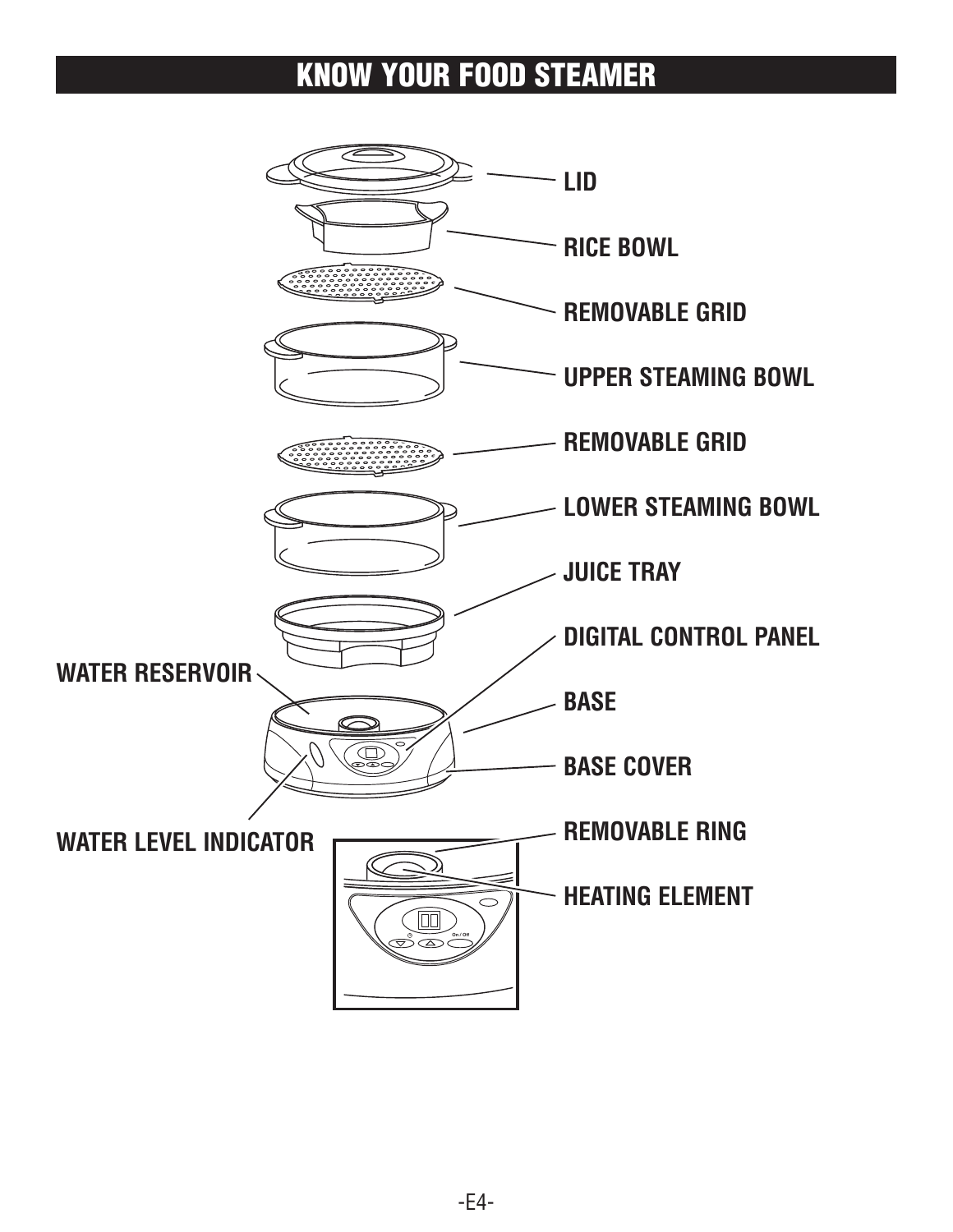# **READ CAREFULLY BEFORE USING YOUR FOOD STEAMER**

### **BEFORE THE FIRST USE:**

- Check the voltage rating on the base, make sure it corresponds to the main voltage in your home.
- Remove any labels or stickers from appliance.
- Thoroughly wash LID, RICE BOWL, both STEAMING BOWLS, JUICE TRAY, and REMOVABLE RING in warm, soapy water before first use then rinse and dry carefully.
- Wipe the inside of the BASE with a damp cloth.

## **INSTANT STEAM FUNCTION:**

There is a removable HEATING ELEMENT RING included. If you place this ring on top of the HEATING ELEMENT before cooking, the instant steam function will produce steam in 35 seconds.

**NOTE:** There is a small cut on the REMOVABLE RING, which should be facing downward when you place it over the HEATING ELEMENT.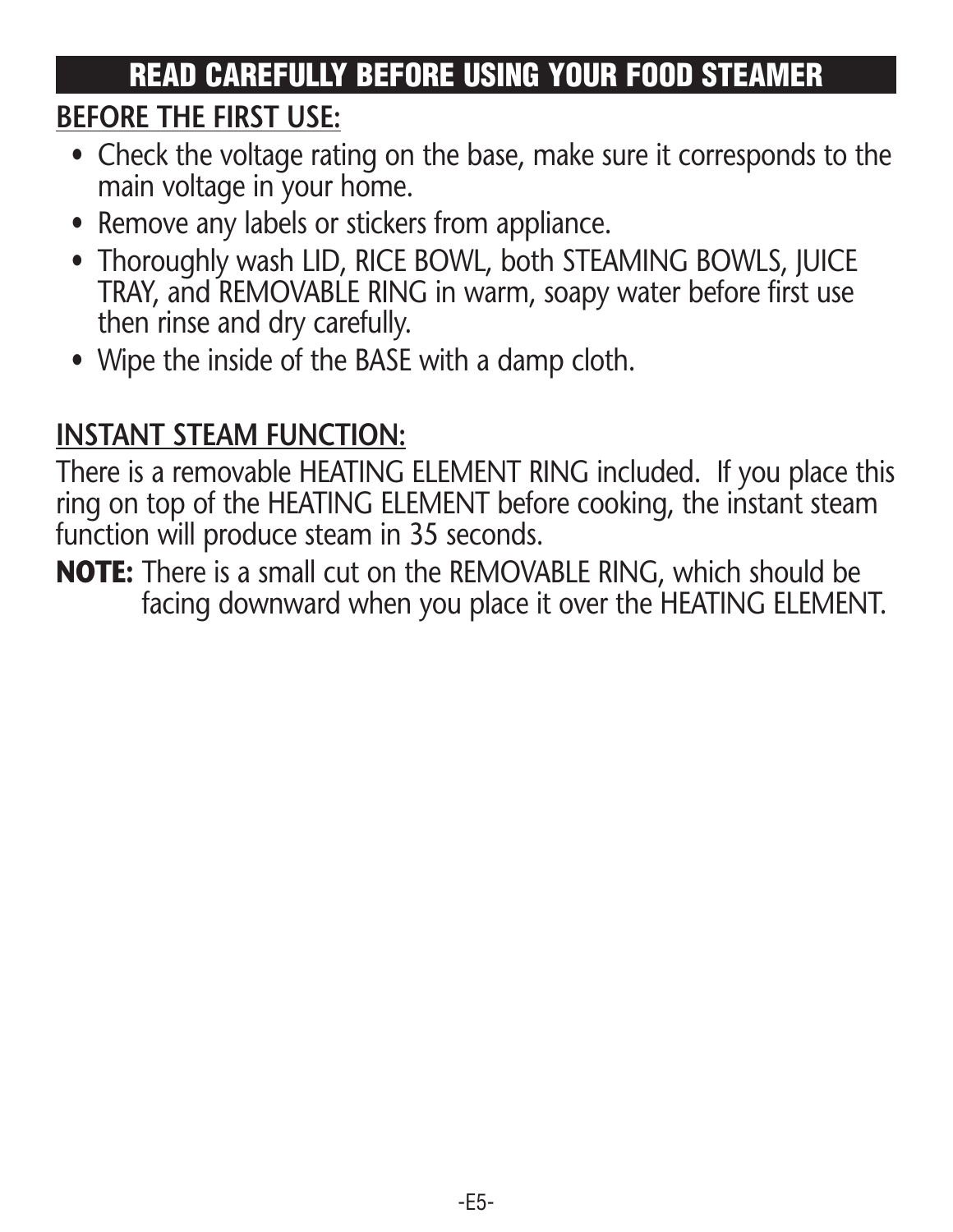## **HOW TO USE YOUR FOOD STEAMER**

- 1. Place unit on a flat sturdy surface with adequate room (i.e. do not place under cabinets). The Food Steamer unit and components are not for use in ovens (i.e. microwave, convection and/or conventional) or on a stovetop.
- 2. Put the REMOVABLE RING around the HEATING ELEMENT, with the cut facing downward.
- 3. Fill WATER RESERVOIR with cold tap water only. Do not put any other liquids or add any salt, pepper, etc. in the WATER RESERVOIR. Overfilling will prevent "FAST STEAM" from working and increase cooking times.
- 4. Make sure the water should not exceed the MAX fill level as indicated by the WATER LEVEL INDICATOR. To fill the WATER RESERVOIR, pour cold water directly into it.
- 5. Place the JUICE TRAY on the base.
- 6. Place the STEAMING BOWLS on top of the JUICE TRAY, plug in the cord and set the timer for the desired cooking time, up to 60 minutes. When the time is up a bell will sound, the INDICATOR LIGHT will go out and the unit will automatically shut off.
- 7. When cooking in the RICE BOWL, add the rice and water directly into the bowl and then fill the WATER RESERVOIR to the appropriate level. Place the RICE BOWL in the LOWER STEAMING BOWL.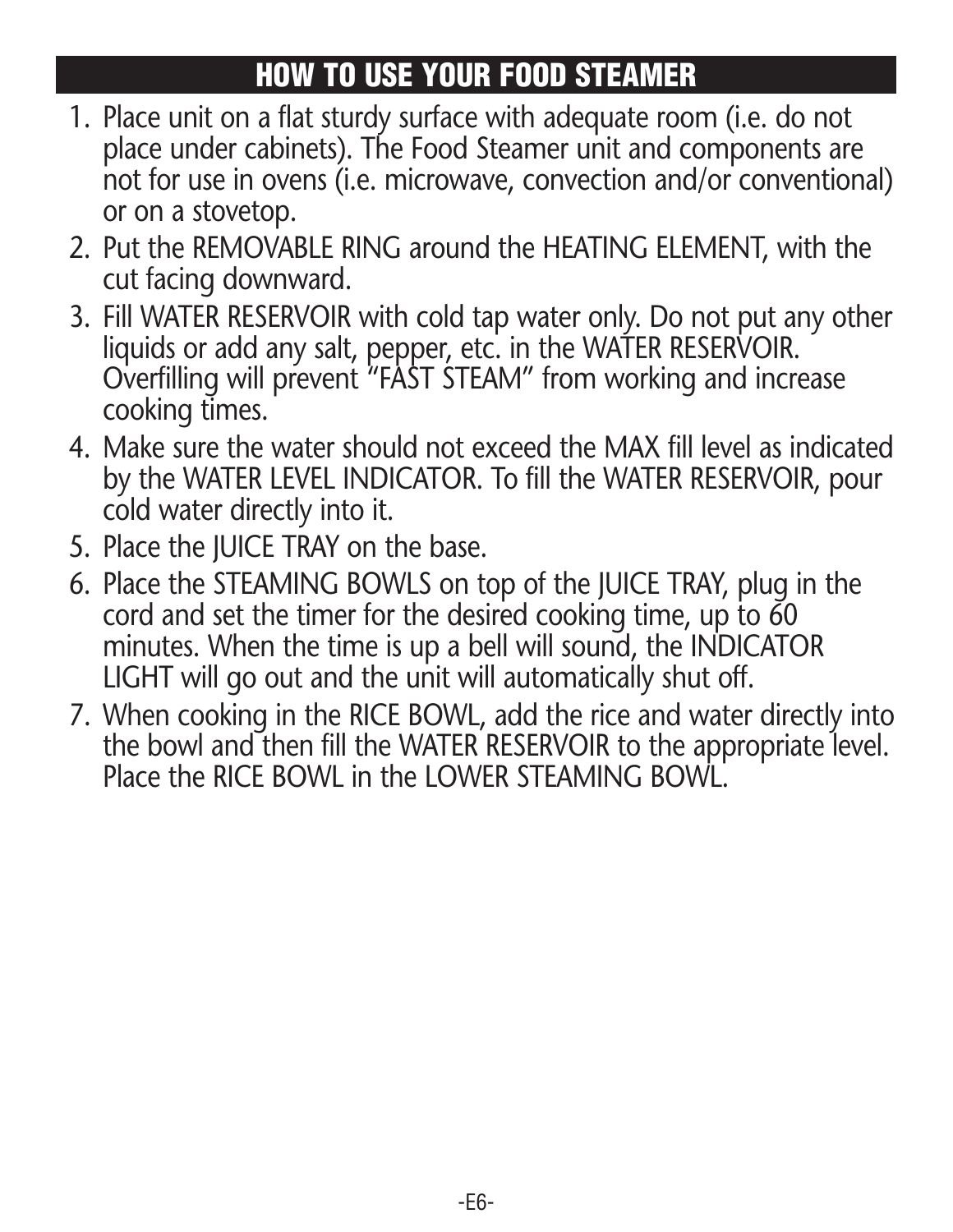# **HOW TO USE YOUR FOOD STEAMER (CONT.)**

#### **TO USE DOUBLE STEAMING BOWL**

Place the largest piece of food with the longest cooking time in the LOWER STEAMING BOWL then place on top of juice tray and base. Then place the UPPER STEAMING BOWL on top of the LOWER STEAMING BOWL.

### **TO USE UPPER OR LOWER STEAMING BOWL**

You can place either one of the STEAMING BOWLS on top of the JUICE TRAY and BASE. Place vegetables, seafood or other foods without sauce or liquid in the STEAMING BOWL. Try not to block steam vents.

#### **TO USE REMOVABLE GRIDS**

The STEAMING BOWLS are fitted with REMOVABLE GRIDS which increase the volume of cooking area and can be used to cook large items of food, such as a whole chicken.

### **TO USE RICE BOWL**

Place rice or other foods with sauce or liquid in RICE BOWL. Cover with the LID. Plug into wall outlet; Set timer. When food is well cooked, unplug unit.

**NOTE:**The RICE BOWL can also be used for cooking vegetables or other foods with sauces, poaching chicken or fish in liquids, or reheating foods like casseroles.

### **COOKING EGGS**

Place the eggs directly into the REMOVABLE GRIDS using the especially designed holders made for this purpose; Cover with the LID. You are able to cook up to a dozen eggs at one time.

**NOTE:**Use potholders when removing the LID, or lifting the STEAMING BOWLS, JUICE TRAY or RICE BOWL by its handles. Lift the LID AWAY from your face and body to avoid escaping steam.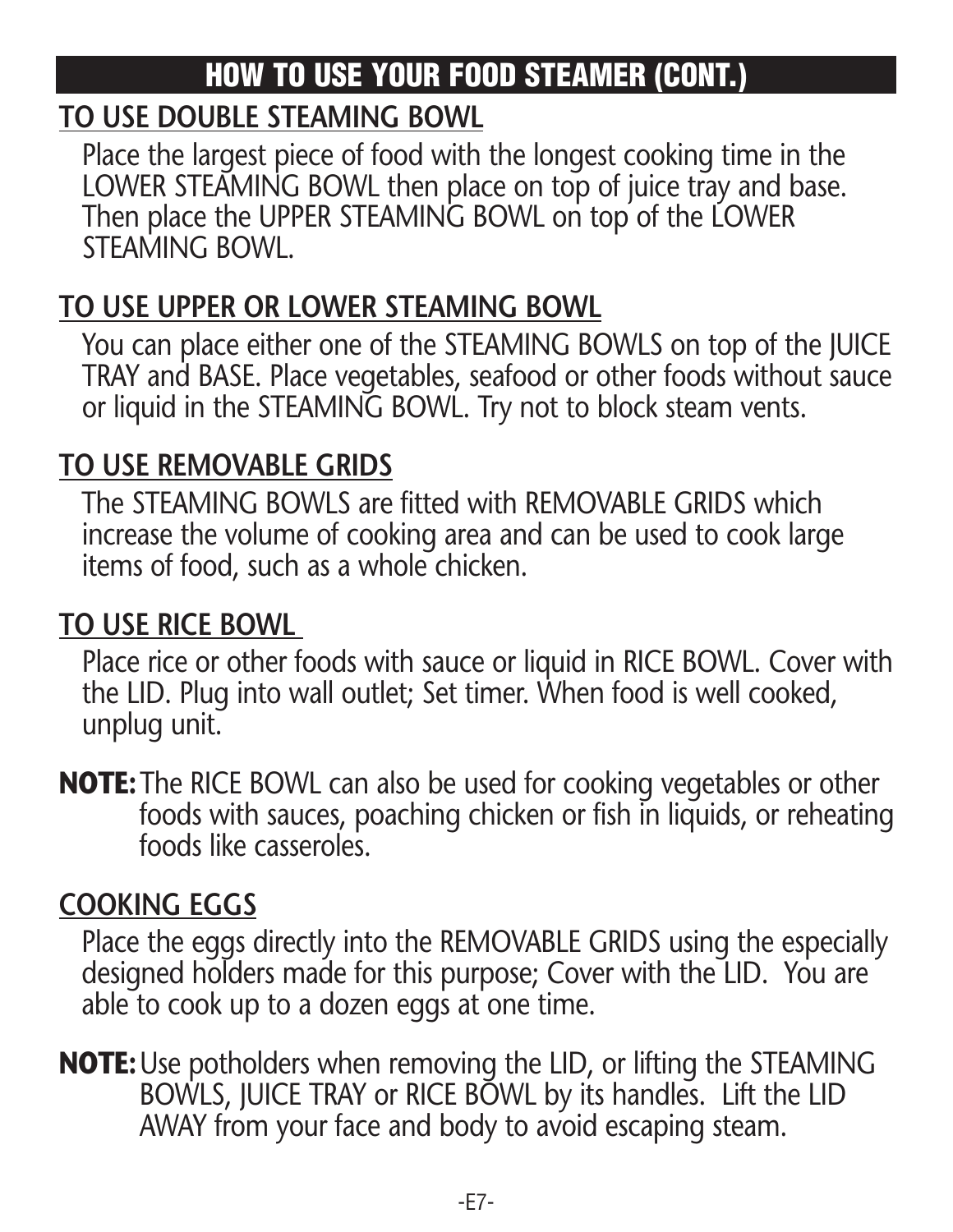### **DIGITAL TIMER SETTING**



- When plugging in the Food Steamer, the time "00" will flash on the display.
- The cooking time can be set by pressing the COUNT UP/DOWN BUTTON and it will display in 1 minute intervals. In the adjusting status, the digits will keep flashing until the operation has started.
- After setting your desired time, press the ON/OFF BUTTON to start operation. Then it will start counting down 1 minute at a time.
- To stop the unit from operating, press the ON/OFF BUTTON and the time "00" will flash on the display.
- To adjust the time when operating, press the COUNT UP/DOWN BUTTON to set. Then the digits begin to flash until the adjustment has finished and without pressing any button in 5 seconds, the time display will stop flashing and continue to count down from the time which had been set.
- After finishing to count down, the time "00" will flash again on the display and it will stop operating and a bell will sound.
- If not enough water is in the RESERVOIR when operating, the time operation will automatically stop with a continuous tone and the time "00" will flash on the display. It cannot operate again unless the water reservoir is refilled.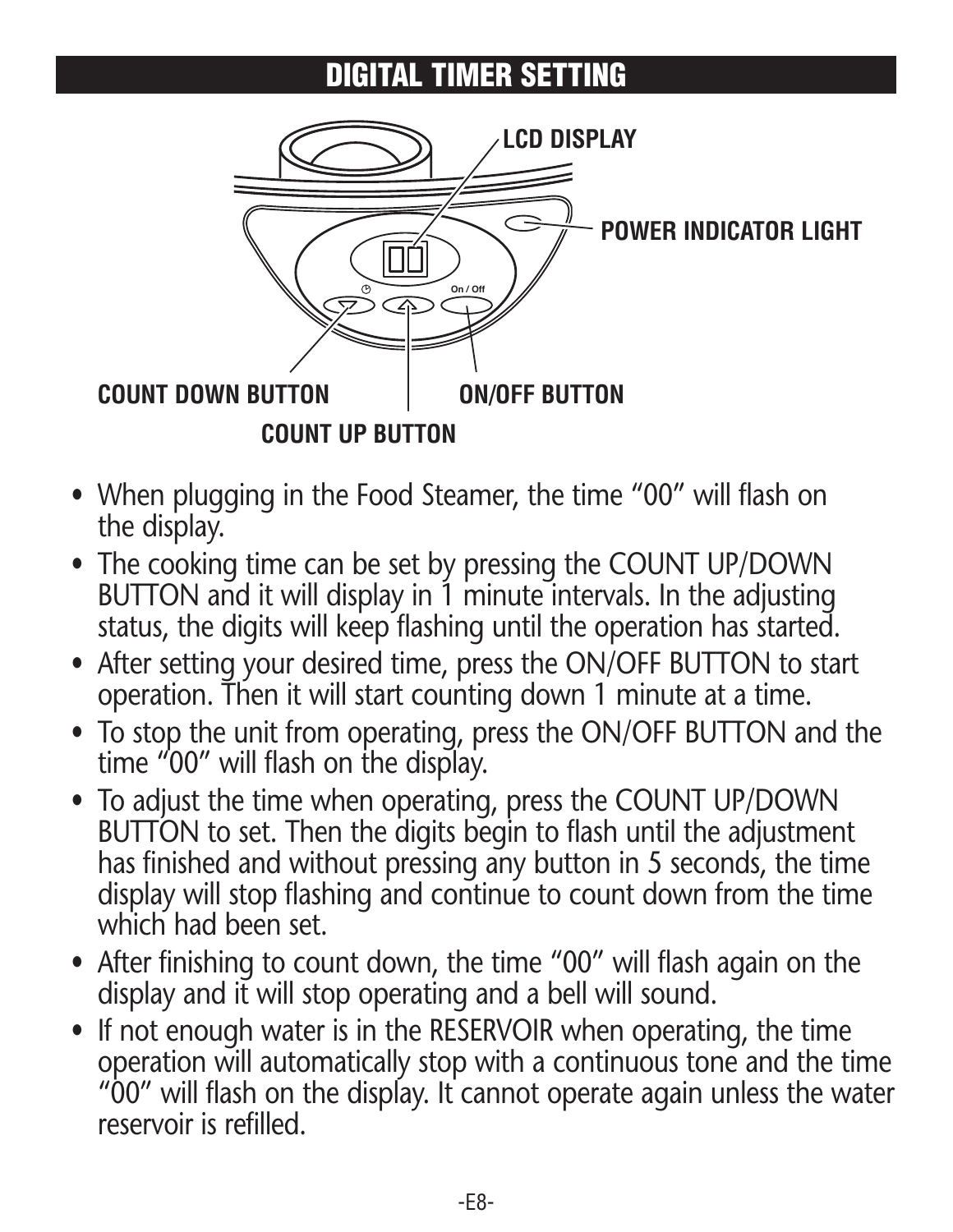# **HOW TO CLEAN YOUR FOOD STEAMER**

**Unplug cord from the outlet before cleaning. Allow the steamer to cool. Never immerse the base, cord and/or plug in water.**

- Empty the JUICE TRAY and WATER RESERVOIR of their contents.
- Wash the LID, STEAMING BOWLS, RICE BOWL, JUICE TRAY and REMOVABLE RING in hot, soapy water. Rinse thoroughly and dry all parts. Or wash on top rack of dishwasher.
- Pour hot, soapy water into the WATER RESERVOIR. Use a nonabrasive cleaner or mesh scouring pad to clean the interior. Rinse with clean, hot water.
- The LOWER STEAMING BOWL and RICE BOWL can nest inside the UPPER STEAMING BOWL with the LID on top of all three to save storage space.
- After a period of uses, the HEATING ELEMENT surface may discolor or start to become coated with build up. When cleaning the heating element follow these steps:
- 1. Do not cover the BASE with any steamer parts
- 2. Pour 3 cups of clear vinegar into the WATER RESERVOIR
- 3. Fill the rest with water, up to the MAX fill line
- 4. Plug unit in and set the timer for approximately 20 minutes
- 5. When timer has stopped, unplug the cord from the outlet
- 6. DO NOT allow solution to boil over or spill onto exterior surfaces
- 7. Allow unit to cool completely before emptying contents
- 8. Rinse with cold water and use a non-abrasive scouring pad to scrub the heating element

**NOTE:**DO NOT use bleach, abrasive pads/cleaners to clean ANY part of The FOOD STEAMER.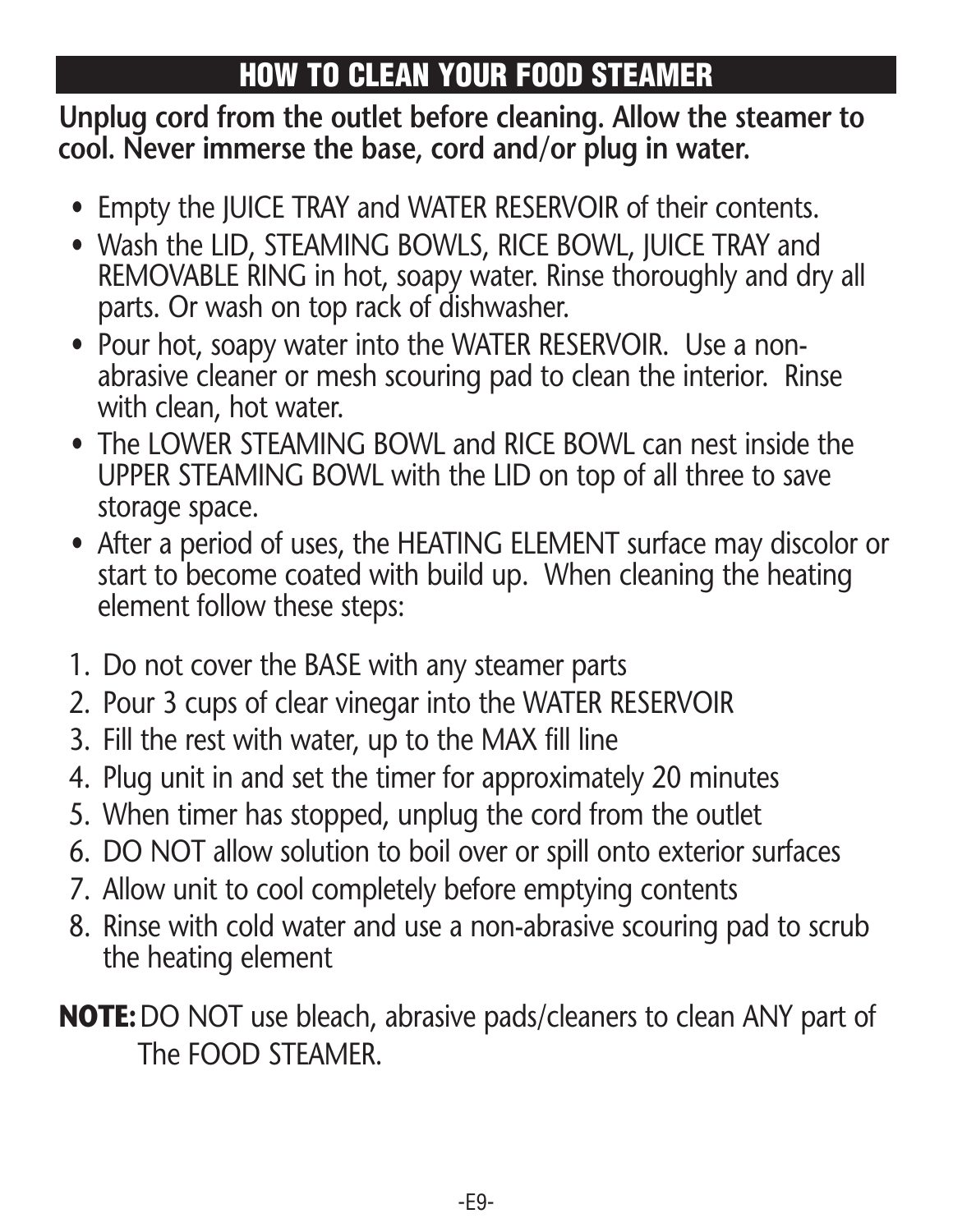# **TIPS AND HINTS**

### **RICE AND GRAINS**

- 1. There are many types of rice. Follow specific directions for variety used.
- 2. Accurate measuring of rice and water when combined in RICE BOWL. Pour specified amount of water in WATER RESERVOIR. Cover and steam.
- 3. For softer rice, increase water mixed with rice by 1-2 tablespoons. For firmer rice decrease water mixed with rice by the same amount.
- 4. Check doneness and consistency of rice at minimum time specified for each type, stirring rice at the same time.
- 5. When checking or stirring rice, be careful not to drip the condensation into the RICE BOWL which would reduce the quality and flavor of the rice.
- 6. Use only clean water in the WATER RESERVOIR.
- 7. Rice may be seasoned with salt, pepper or butter after steaming.

| <b>TYPE OF RICE</b>                                    | <b>COMBINED TO</b><br><b>RICE BOWL</b> |                                              | <b>APPROXIMATE</b><br>TIME (MINUTES) |
|--------------------------------------------------------|----------------------------------------|----------------------------------------------|--------------------------------------|
|                                                        | <b>RICE</b>                            | <b>WATER</b>                                 |                                      |
| <b>BROWN</b><br>Regular<br>Parboiled                   | 1/2 Cup<br>1 Cup                       | 1 Cup<br>1 % Cup                             | 42-45<br>45-50                       |
| LONG GRAIN/WILD RICE MIX<br>Regular<br>Quick Cooking   | Mix<br>Mix                             | 1 % Cup<br>1 <sup>3</sup> / <sub>4</sub> Cup | 16-58<br>18-20                       |
| <b>INSTANT</b><br><b>WHITE</b><br>Regular<br>Parboiled | 1 Cup<br>1 Cup                         | 1 % Cup<br>1 % Cup                           | 45-50<br>50-55                       |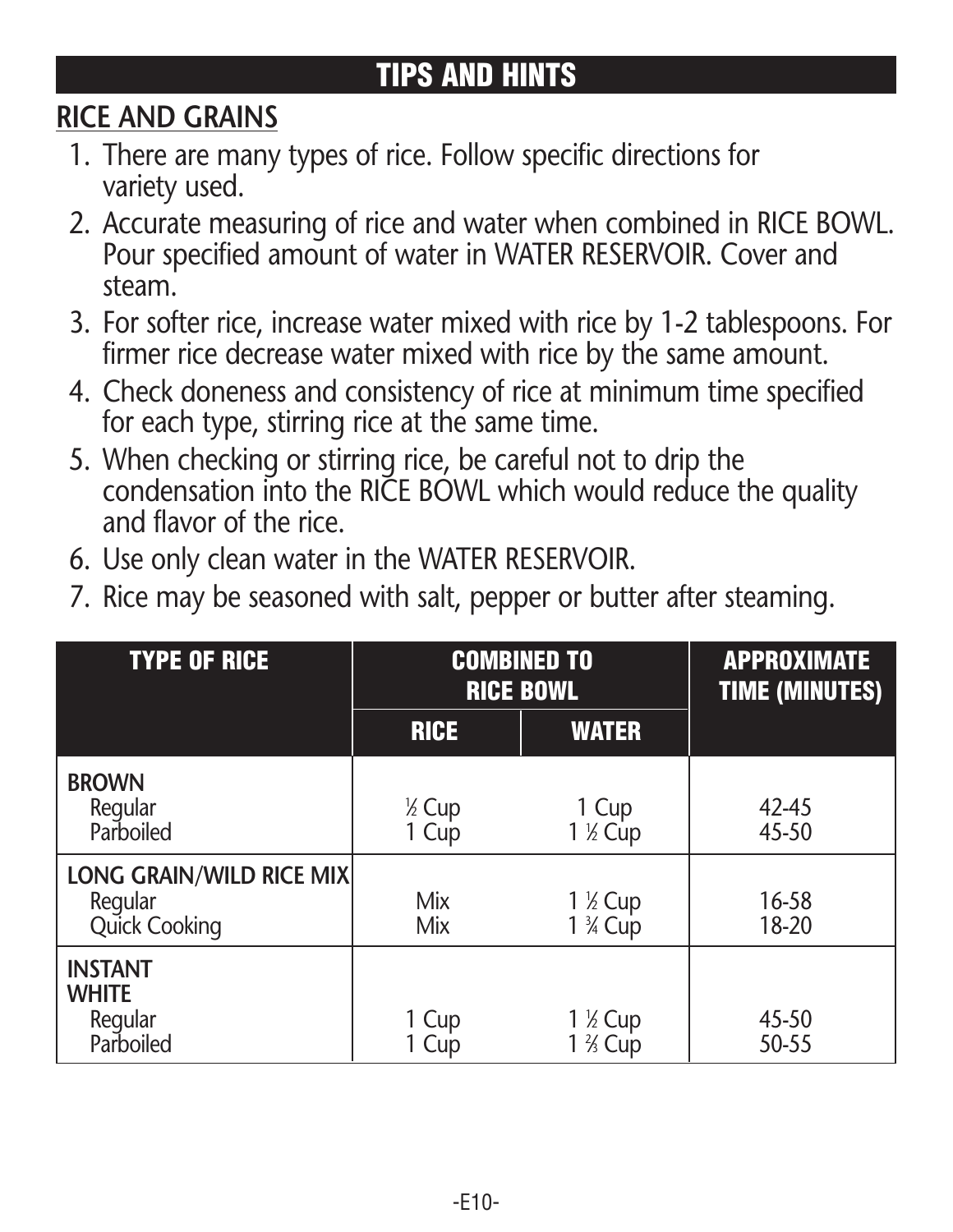### **VEGETABLES**

- 1. Clean the vegetables thoroughly. Cut off stems; trim; peel or chop if necessary. Smaller pieces steam faster than larger ones.
- 2. Quantity, quality, freshness and size temperature of frozen foods, may affect steam timing. Adjust water amounts and cooking times as desired.
- 3. Frozen vegetables should not be thawed before steaming.
- 4. Some frozen vegetables should be placed in the rice bowl and covered with a piece of aluminum foil during steaming. The frozen foods should be separated or stirred after 10-12 minutes using a long handle fork or spoon.

| <b>VARIETY</b>            | <b>WEIGHT/OR</b><br><b>NUMBER</b><br><b>PIECES</b> | <b>APPROXIMATE</b><br>TIME (MINUTES) |
|---------------------------|----------------------------------------------------|--------------------------------------|
| <b>ARTICHOKES, WHOLE</b>  | 4 Whole Tops Trimmed                               | 30-32                                |
| <b>ASPARAGUS, SPEARS</b>  | 1 Pound                                            | $12 - 14$                            |
| <b>BEANS (GREEN/WAX)</b>  | % Pound                                            | $12 - 14$                            |
| <b>OATMEAL</b>            | 1 Pound                                            | $20 - 22$                            |
| <b>BEETS</b>              | 1 Pound, Cut                                       | $25 - 28$                            |
| <b>BROCCOLI, SPEARS</b>   | 1 Pound                                            | $20 - 22$                            |
| <b>BRUSSELS SPROUTS</b>   | 1 Pound                                            | $74-76$                              |
| <b>CABBAGE</b>            | 1 Pound, Thinly Sliced                             | 16-18                                |
| <b>CELERY</b>             | 1/2 Pound, Thinly Sliced                           | 18-20                                |
| <b>CARROTS</b>            | 1 Pound, Thinly Sliced                             | 18-20                                |
| <b>CAULIFLOWER, WHOLE</b> | 1 Pound, Thinly Sliced                             | $20 - 22$                            |
| <b>CORN ON COB</b>        | 1 Pound                                            | 14-16                                |
| <b>EGGPLANT</b>           | 3 % Pounds                                         | 16-18                                |
| <b>MUSHROOMS, WHOLE</b>   | 1 Pound                                            | 10-12                                |
| <b>OKRA</b>               | 1 Pound                                            | 18-20                                |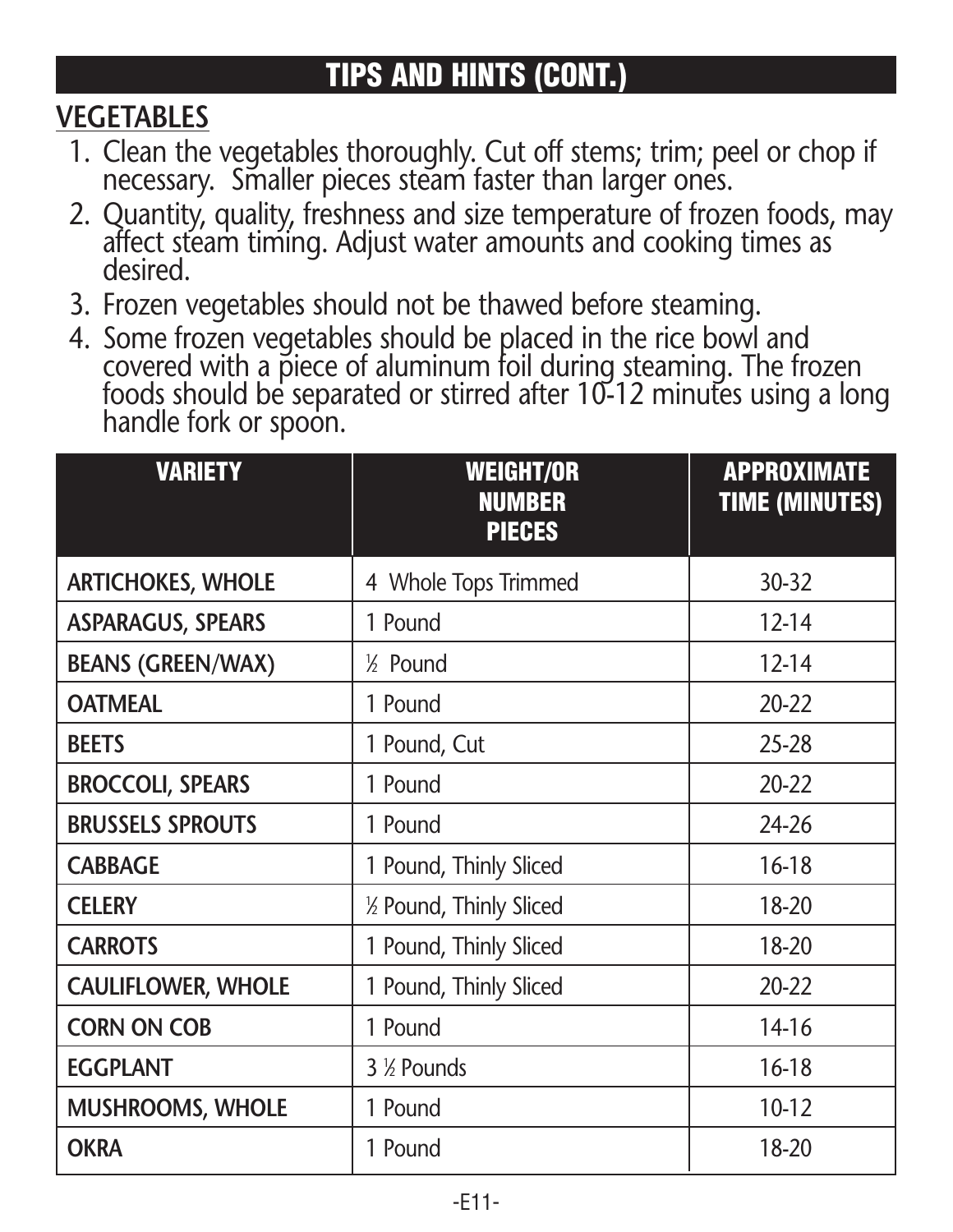### **VEGETABLES** (CONT.)

| <b>VARIETY</b>                                                        | <b>WEIGHT/OR</b><br><b>NUMBER</b><br><b>PIECES</b> | <b>APPROXIMATE</b><br><b>TIME (MINUTES)</b> |
|-----------------------------------------------------------------------|----------------------------------------------------|---------------------------------------------|
| <b>PFAS</b>                                                           | 1 Pound, Shelled                                   | $12 - 13$                                   |
| PEPPERS, WHOLE                                                        | Up to Four Medium (Not Stuffed)                    | 12-13                                       |
| POTATOES(RED/RUTABAGA)                                                | 1 Pound - About 6                                  | 30-32                                       |
| <b>SPINACH</b>                                                        | % Pound                                            | 14-16                                       |
| <b>SOUASH</b><br>Summer Yellow and Zucchini<br>Winter Acorn/Butternut | 1 Pound, Sliced<br>1 Pound                         | 12-14<br>$22 - 24$                          |
| <b>TURNIPS</b>                                                        | 1 Pound, Sliced                                    | $20 - 22$                                   |
| ALL FROZEN VEGETABLES                                                 | 10 Ounces                                          | 28-50                                       |

### **FISH AND SEAFOOD**

- 1. The steaming times listed in the chart are for fresh, or frozen and fully thawed seafood and fish. Before steaming, clean and prepare fresh seafood and fish.
- 2. Most fish and seafood cook very quickly. Steam in small portions or in amounts as specified.
- 3. Clams, oysters and mussels may open at different times. Check the shells to avoid overcooking.
- 4. You may steam fish fillets in the RICE BOWL. Serve steamed seafood and fish plain or use Seasoned butter or margarine, lemon or favorite sauces.
- 5. Adjust steaming times accordingly.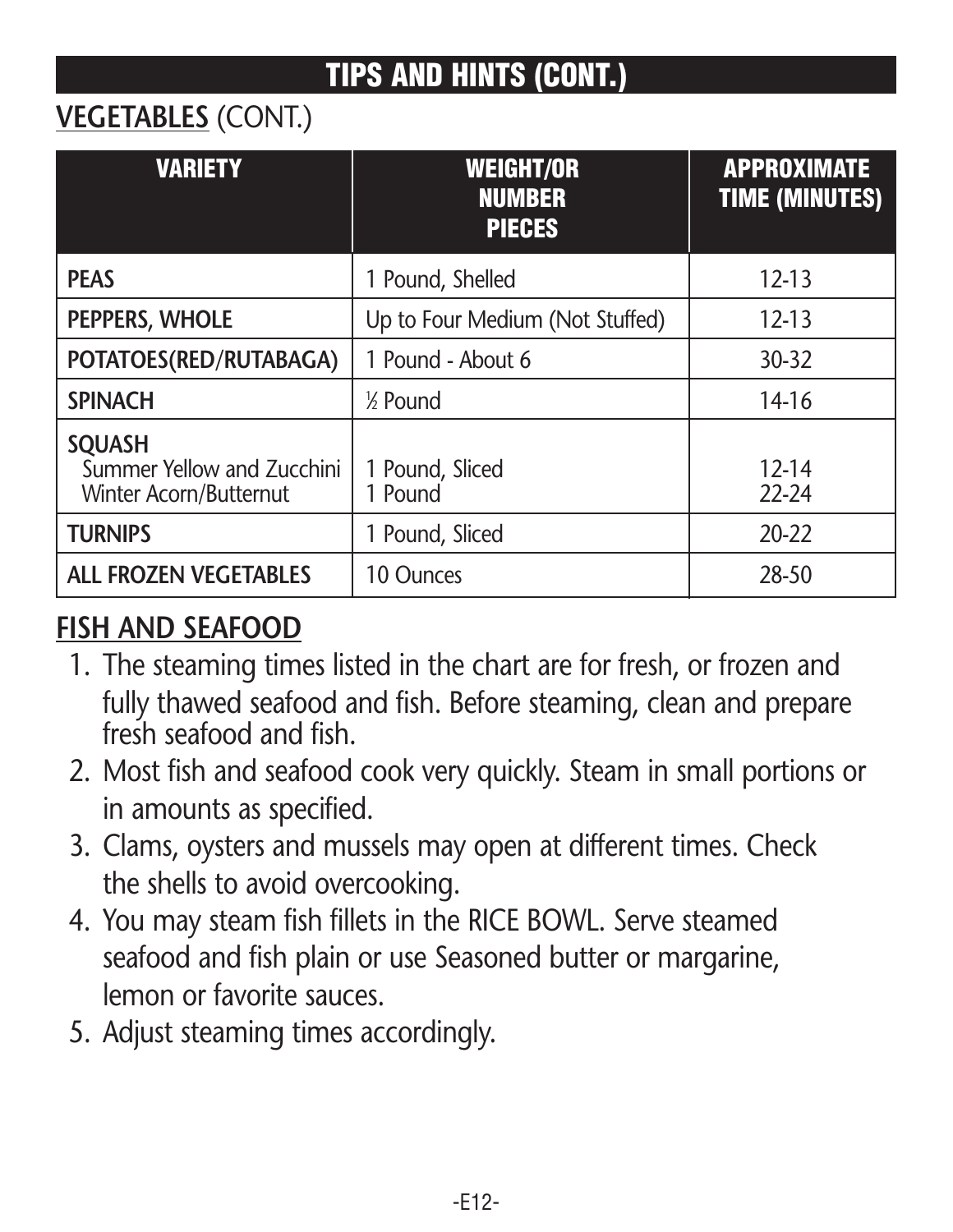# **FISH AND SEAFOOD** (CONT.)

| <b>VARIETY</b>                                                            | <b>WEIGHT/OR</b><br><b>NUMBER</b><br><b>PIECES</b>                                                 | <b>APPROXIMATE</b><br>TIME (MINUTES) |
|---------------------------------------------------------------------------|----------------------------------------------------------------------------------------------------|--------------------------------------|
| <b>CLAMS IN SHELL</b>                                                     | 1 Pound                                                                                            | $10 - 12$                            |
| <b>CRAB</b><br>King Crab<br>Soft Shell                                    | 1/2 Pound, Chunks<br>8 - 12 Pieces                                                                 | $20 - 22$<br>$8 - 10$                |
| <b>LOBSTER</b><br>Tails<br>Split<br>Whole, Live                           | $2 - 4$<br>1 - 1 % Pound<br>1 - 1 % Pound                                                          | 16-18<br>18-20<br>18-20              |
| MUSSELS (FRESH IN SHELL)                                                  | 1 Pound                                                                                            | 14-16                                |
| OYSTERS (FRESH IN SHELL)                                                  | 3 Pound                                                                                            | 18-20                                |
| <b>SCALLOPS</b><br>Bay (Shucked)<br>Sea (Shucked)                         | 1 Pound<br>3 Pound                                                                                 | 14-16<br>18-20                       |
| <b>SHRIMP</b><br>Medium (In Shell)<br>Large Jumbo (In Shell)              | 1 Pound<br>1 Pound                                                                                 | $10 - 12$<br>16-18                   |
| <b>FISH</b><br>Whole<br><b>Dressed</b><br><b>Fillets</b><br><b>Steaks</b> | $\frac{1}{6}$ - $\frac{3}{4}$ Pound<br>$\frac{1}{2}$ - $\frac{3}{4}$ Pound<br>1 Pound<br>1⁄4 Pound | 10-12<br>10-12<br>10-12<br>16-18     |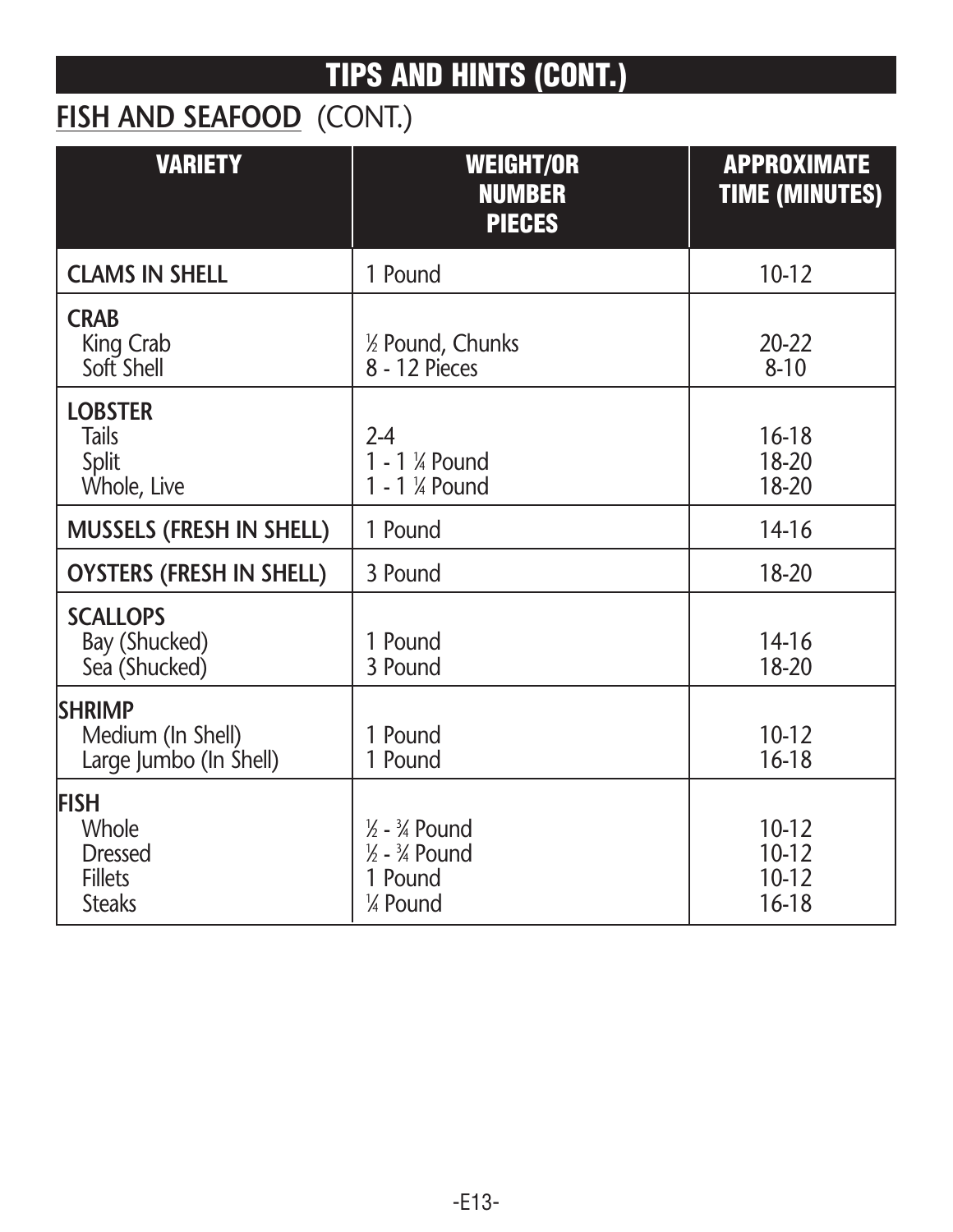### **MEATS/BEEFS**

| <b>VARIETY</b>                                 | <b>WEIGHT/OR</b><br><b>NUMBER</b><br><b>PIECES</b> | <b>APPROXIMATE</b><br><b>TIME (MINUTES)</b> |
|------------------------------------------------|----------------------------------------------------|---------------------------------------------|
| <b>BEEF</b><br>Chuck<br>Hamburger<br>Meatballs | 1 Pound<br>1 Pound<br>1 Pound                      | 28-30<br>16-18<br>22-24                     |
| <b>CHICKEN</b><br>Pieces                       | 2-4 Pieces                                         | 24-26                                       |
| LAMB<br>Cubes                                  | 1 Pound                                            | 26-28                                       |
| <b>PORK</b><br>Cubes                           | 1 Pound                                            | 26-28                                       |
| <b>HOTDOGS</b>                                 | 1 Pound                                            | 14-18                                       |
| <b>PRE-COOKED SAUSAGE</b>                      | 1 Pound                                            | 14-18                                       |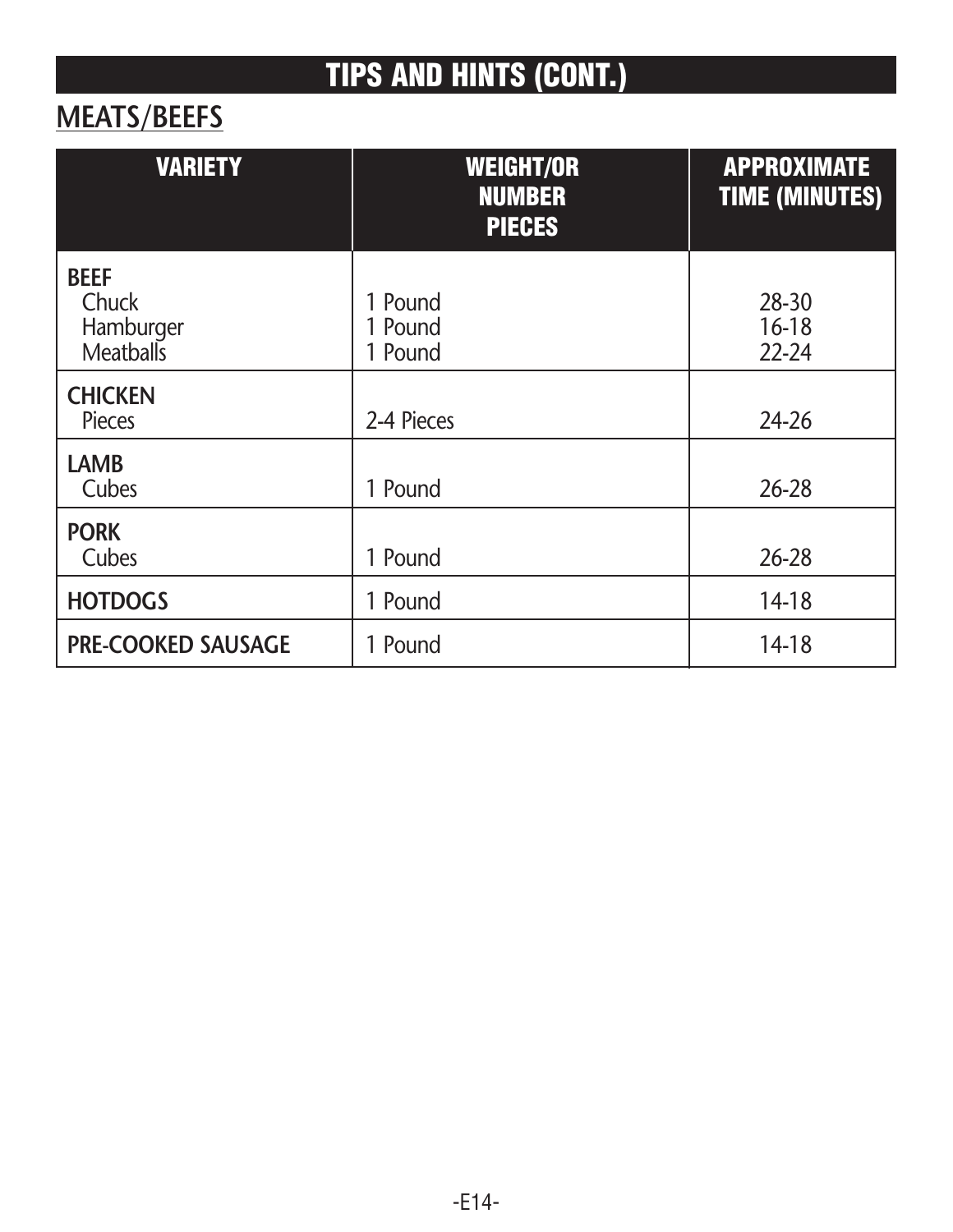# **EGGS**

| <b>VARIETY</b>                                                                                                                                                 | <b>WEIGHT/OR</b><br><b>NUMBER</b><br><b>PIECES</b> | <b>APPROXIMATE</b><br><b>TIME (MINUTES)</b> |
|----------------------------------------------------------------------------------------------------------------------------------------------------------------|----------------------------------------------------|---------------------------------------------|
| IN THE SHELL<br>Soft Cooked<br>Hard Cooked                                                                                                                     | 1 - 12 Eggs<br>1 - 12 Eggs                         | 16-18<br>$20 - 22$                          |
| "FGGS IN A CUP"<br>Crack Raw Egg into Custard<br>Cup, Season with Salt,<br>Pepper and Butter or<br>Margarine, if Desired.<br>Soft Cooked<br><b>Hard Cooked</b> | $1 - 4$ Eggs<br>$1 - 4$ Eggs                       | 10-12<br>12-14                              |
| <b>POACHED</b><br>Step One: Pour 2 Cups<br>Water in Rice Bowl.<br>Steam to Heat Water.<br>Use margarine, if Desired                                            |                                                    | 7-8                                         |
| Step Two: Crack Egg in<br>Bowl, Slide into Hot Water<br>in Rice Bowl. Steam Until<br>Poached.                                                                  |                                                    | $7-8$                                       |
| <b>SCRAMBLED</b><br>Beat Together 6 Eggs and<br>2 Tablespoons of Milk in<br>Rice Bowl. Season with Salt<br>and Pepper. Stir Eggs Half<br>Way Through Cooking   |                                                    | $20 - 22$                                   |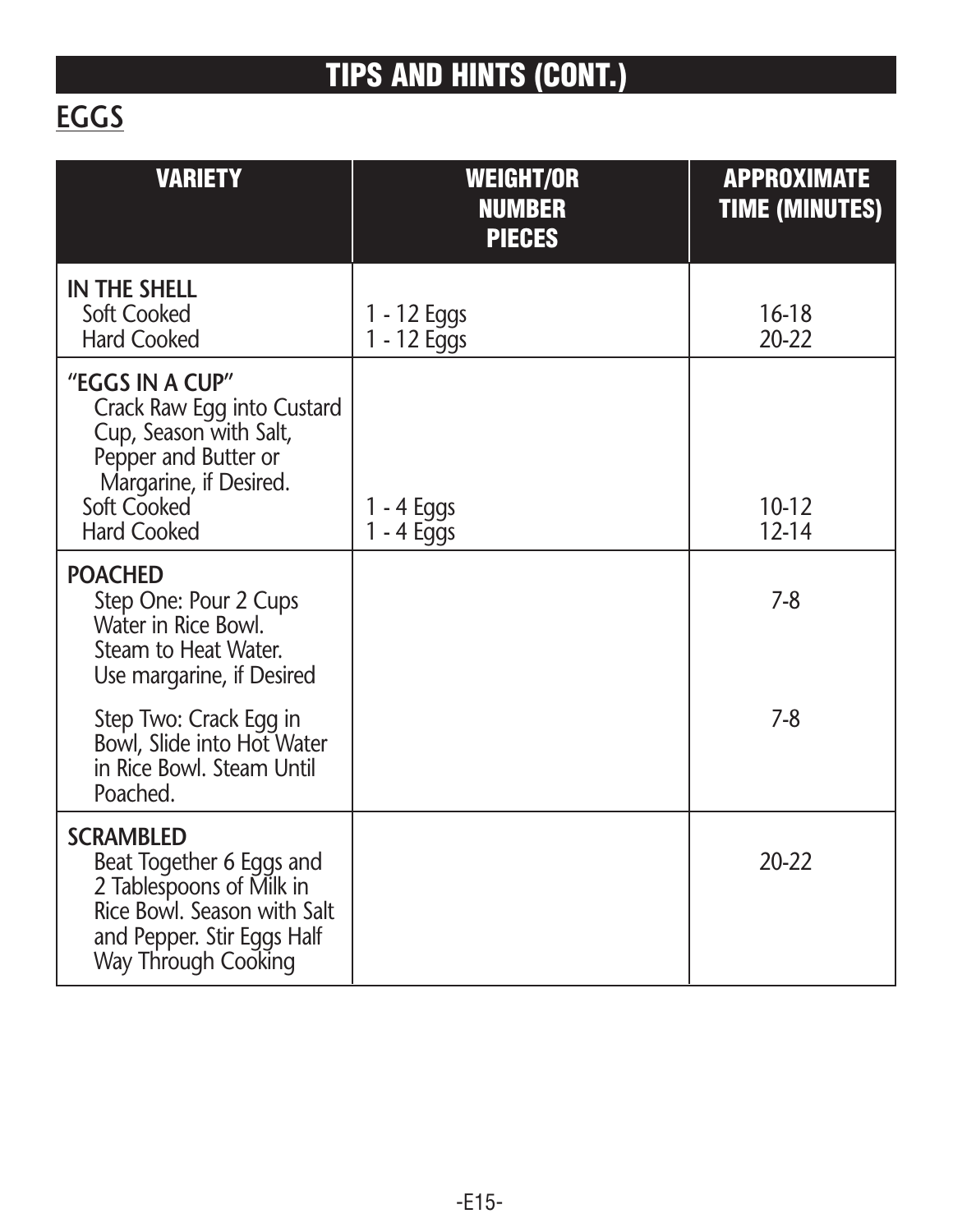- **SERVICE INSTRUCTIONS**<br>1. Do NOT attempt to repair or adjust any electrical or mechanical functions on this unit. Doing so will void the Warranty.
- 2. If you need to exchange the unit, please return it in its original carton, with a sales receipt, to the store where you purchased it. If you are returning the unit more than 30 days after the date of purchase, please see the enclosed Warranty.
- 3. If you have any questions or comments regarding this unit's operation or believe any repair is necessary, please write to our Consumer Service Department or visit our website at www.rivalproducts.com

RIVAL c/o THE HOLMES GROUP, INC. CONSUMER SERVICE DEPARTMENT 13052 JURUPA AVENUE FONTANA, CA 92337

# **ONE (1) YEAR LIMITED WARRANTY SAVE THIS WARRANTY INFORMATION**

- A. This Warranty applies only to the original purchaser of this product.
- B. This Warranty applies ONLY to repair or replacement of any supplied or manufactured parts of this product that, upon inspection by The Holmes Group, Inc. authorized personnel, is shown to have failed in normal use due to defects in material or workmanship. The Holmes Group will determine whether to repair or replace the unit. This Warranty does not apply to installation expenses.
- C. Operating this unit under conditions other than those recommended or at voltages other than the voltage indicated on the unit, or attempting to service or modify the unit, will render this WARRANTY VOID.
- D. Unless otherwise proscribed by law, The Holmes Group shall not be liable for any personal injury, property or any incidental or consequential damage of any kind resulting from malfunctions, defects, misuse, improper installation or alteration of this product.
- E. All parts of this product are guaranteed for a period of 1 year as follows:
	- 1. Within the first 30 days from date of purchase, the store from which you purchased your product should replace this product if it is defective in material or workmanship (provided the store has in-stock replace this product in its detective in intendies in connection with the product, please follow the replacement.) \* If you intend to assert any claim in connection with the product, please follow the instructions in paragraph F.
	- 2. Within the first twelve months from date of purchase, The Holmes Group will repair or replace the product if it is defective in material or workmanship, subject to the conditions in paragraph G.
- F. If you have any other problem or claim in connection with this product, please write to our Consumer Service Department.
- G. IMPORTANT RETURN INSTRUCTIONS. Your Warranty depends on your following these instructions if you are returning the unit to The Holmes Group, Inc.:
	- 1. Carefully pack the item in its original carton or other suitable box to avoid damage in shipping.
	- 2. Before packing your unit for return, be sure to enclose:
		- a) Your name, full address with zip code and telephone number,
		- b) A dated sales receipt or PROOF OF PURCHASE,
		- c) A check for return prepaid shipping and handling, and
		- d) The model number of the unit and the problem you are having. (Enclose in an envelope and tape directly to the unit before the box is sealed.)
	- 3. The Holmes Group recommends you ship the package U.P.S ground service for tracking purposes.
	- 4. All shipping charges must be prepaid by you.
	- 5. Mark the outside of your package:

RIVAL c/o THE HOLMES GROUP, INC. 13052 JURUPA AVENUE FONTANA, CA 92337

This Warranty gives you specific legal rights, and you may have other rights which vary from state to state. The provisions of this Warranty are in addition to, and not a modification of, or subtraction from, the statutory warranties and other rights and remedies contained in any applicable legislation. To the extent that any provision of this Warranty is inconsistent with any applicable law, such provision shall be deemed voided or amended, as necessary, to comply with such law.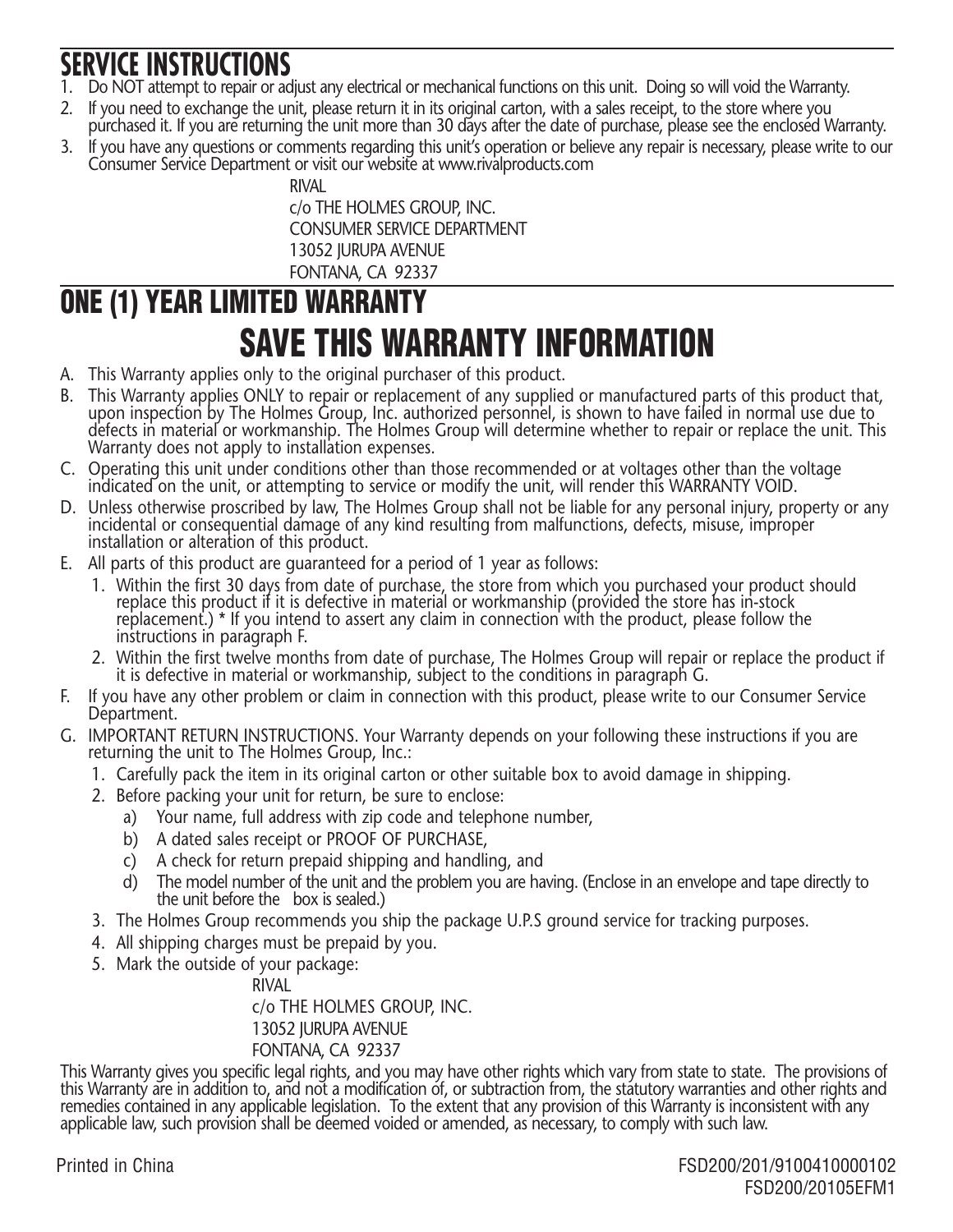



# **Cuiseur Vapeur**



# **Notice D'emploi**

# **LISEZ ET GARDEZ CES INSTRUCTIONS**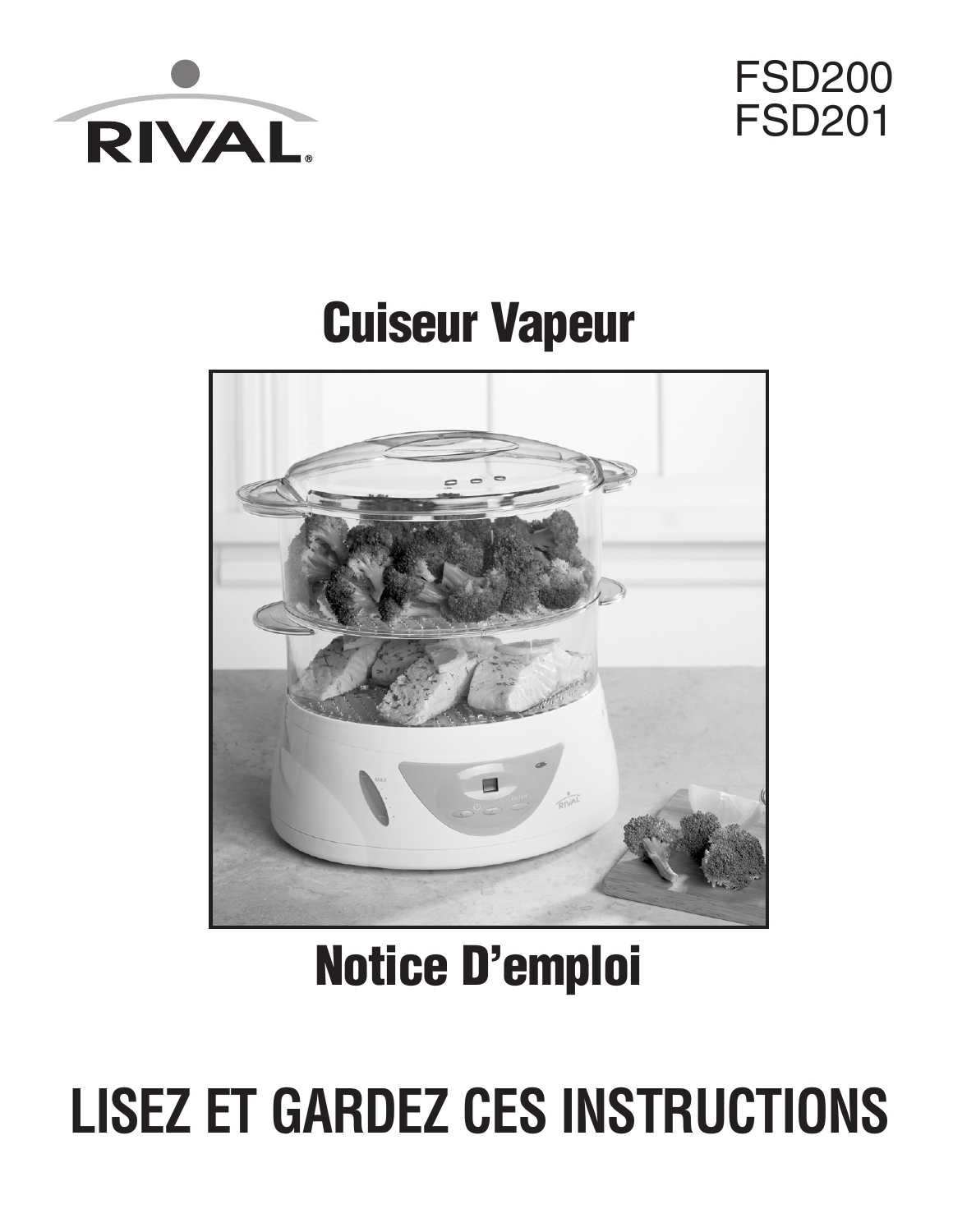# **CONSIGNES IMPORTANTES**

#### **L'emploi de tout appareil électroménager exige certaines précautions fondamentales, y compris les suivantes:**

- 1. Lisez attentivement toutes les instructions.
- 2. Ne touchez pas aux surfaces chaudes. Utilisez des poignées pour retirer le couvercle, manier les récipients chauds et éviter les brûlures.
- 3. Redoublez de vigilance lorsque l'appareil est utilisé par des enfants ou bien en leur présence.
- 4. Pour vous protéger des chocs électriques, n'immergez jamais le cordon, la fiche ou la base de l'appareil, quel que soit le liquide.
- 5. Débranchez l'appareil entre utilisations et avant le nettoyage. Laissez le refroidir avant de mettre et d'ôter toute pièce ou de le nettoyer.
- 6. Ne vous servez pas d'un appareil dont le cordon ou la fiche est abîmé, qui a mal fonctionné ou qui a été endommagé de quelque façon que ce soit. Portez-le au centre de réparation le plus proche pour le faire vérifier, réparer ou régler, s'il y a lieu.
- 7. Levez le couvercle avec soin afin que la vapeur ne vous brûle pas et laissez égoutter l'eau dans le cuiseur vapeur.
- 8. Prenez toutes les précautions d'usage pour déplacer un appareil qui contient des aliments chauds, de l'eau ou tout autre liquide chaud. Évitez de vous pencher ou d'étendre le bras au-dessus du cuiseur pendant son fonctionnement.
- 9. L'emploi d'accessoires qui ne sont pas conseillés par le fabricant de l'appareil peut se révéler dangereux.
- 10. N'employez pas cet appareil à l'air libre.
- 11. N'utilisez l'appareil qu'aux fins auxquelles il est destiné.
- 12. Ne laissez pas pendre le cordon au bord de la table ou du plan de travail et veillez à ce qu'il ne touche pas à une surface chaude.
- 13. Pour vous protéger des brûlures que pourrait causer un renversement de liquide chaud, posez l'appareil sur une surface plane et solide, dans un endroit où il ne puisse pas être accidentellement cogné.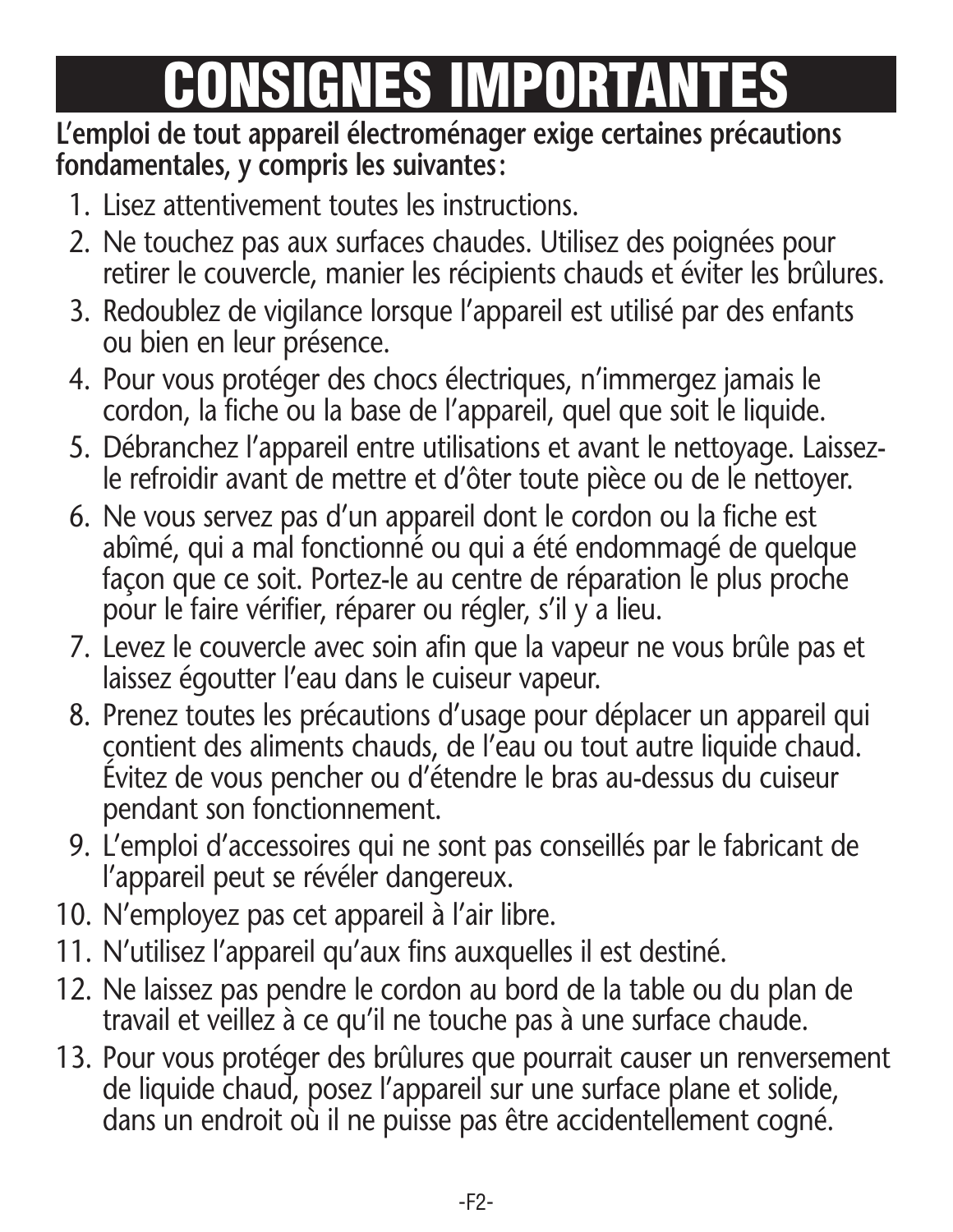**CONSIGNES IMPORTANTES (suite)**

- 14. Ne faites pas fonctionner l'appareil quand vous le videz ou bien quand son réservoir est vide.
- 15. Ne le placez pas sur ou près d'un foyer à gaz ou électrique chaud, dans un four chaud, dans un four à micro-ondes ou bien sous vos armoires de cuisine.
- 16. Pour le débrancher, appuyez sur le bouton MARCHE-ARRÊT jusqu'à ce que l'appareil s'éteigne, puis tirez la fiche hors de la prise.

# **CONSERVEZ CES INSTRUCTIONS**

Cet appareil n'est destiné qu'à l'**EMPLOI DOMESTIQUE**. Ne contient pas de pièces réparables. Confiez toujours les réparations à un personnel qualifié. Cet appareil est pourvu d'un cordon électrique court qui ne devrait ni s'emmêler ni faire trébucher, comme ça pourrait être le cas avec un cordon plus long. L'emploi d'une rallonge est permis à condition que sa tension assignée soit au moins égale à celle de l'appareil. Cette rallonge ne doit pas pendre du plan de travail ou du plateau de table, pour éviter que les enfants ne risquent de la tirer ou qu'elle risque de faire trébucher.

# **FICHE POLARISÉE**

Cet appareil est équipé d'une fiche polarisée (ayant une broche plus large que l'autre). Par mesure de sécurité, elle ne peut être insérée dans les prises de courant polarisées que d'une façon. Si la fiche ne rentre pas bien dans la prise, inversez-la. Si vous ne réussissez toujours pas, faites changer la prise par un électricien. Ne tentez pas de neutraliser le dispositif de sécurité. Si la fiche rentre dans la prise mais qu'il y a du jeu ou bien si la prise de courant alternatif vous semble chaude, utilisez une autre prise de courant.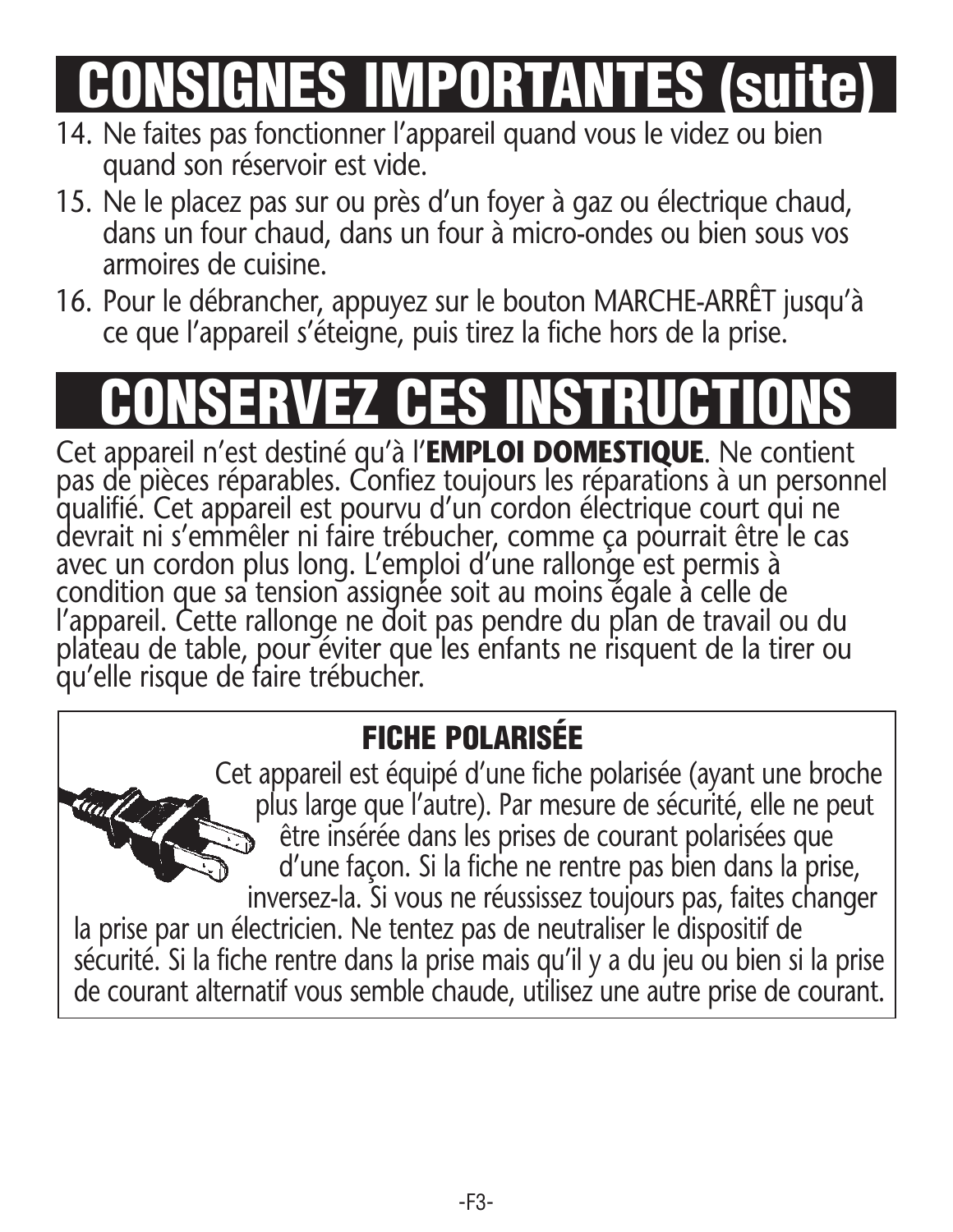### **FAMILIARISEZ-VOUS AVEC LE CUISEUR VAPEUR**

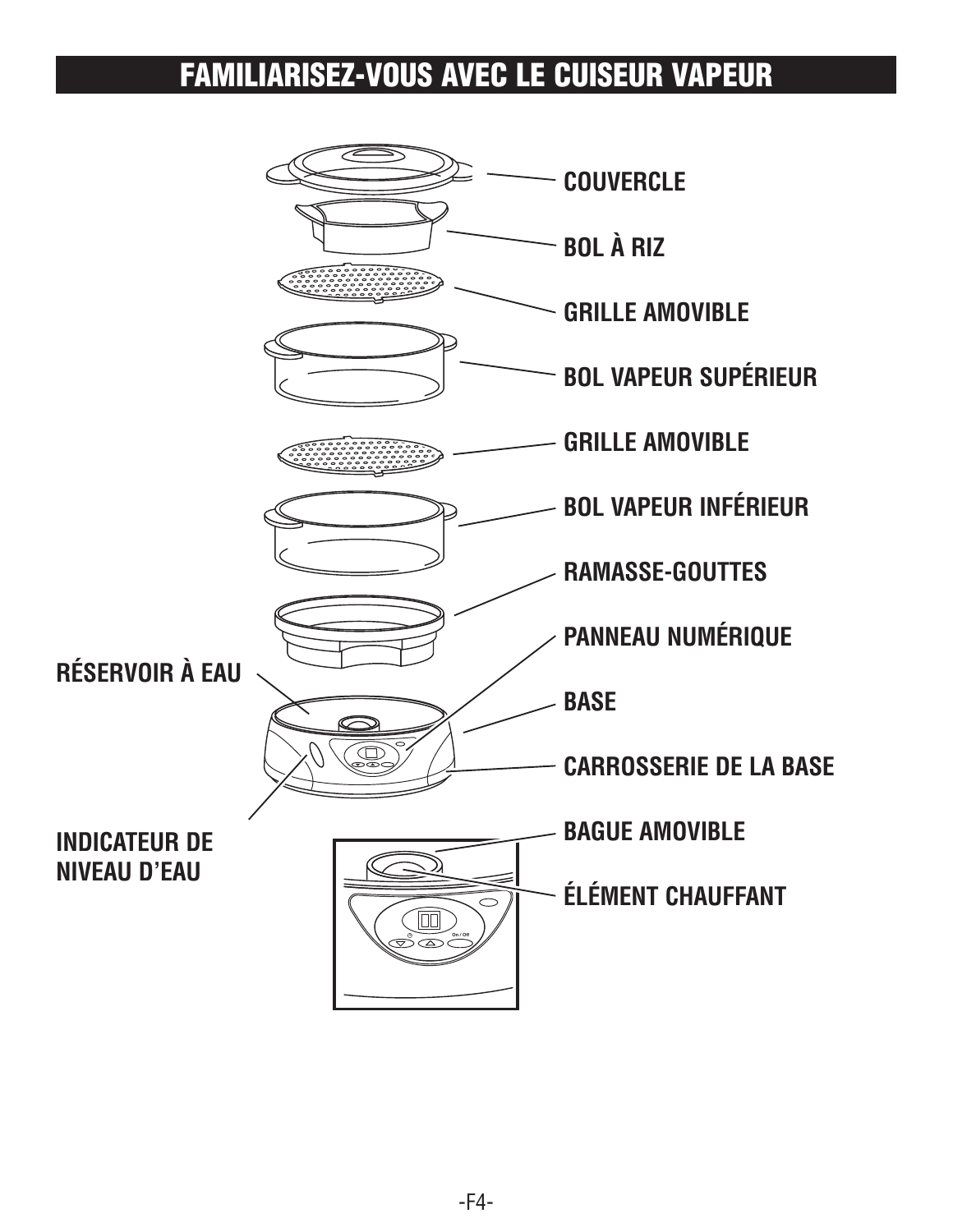### **AVANT LA TOUTE PREMIÈRE UTILISATION: À LIRE ATTENTIVEMENT AVANT D'UTILISER LE CUISEUR VAPEUR**

- Assurez-vous que la tension qui est indiquée sur la base soit bien identique à la tension de votre domicile.
- Retirez toutes étiquettes et vignettes apposées sur l'appareil.
- Avant la toute première utilisation, lavez soigneusement le COUVERCLE, le BOL À RIZ, les deux BOLS VAPEUR, le RAMASSE- GOUTTES ainsi que la BAGUE AMOVIBLE à l'eau savonneuse chaude; rincez-les puis asséchez-les à fond.
- Essuyez l'intérieur de la BASE avec un linge humide.

#### **FONCTION VAPEUR RAPIDE:**

Une bague amovible est fournie. Quand vous placez cette bague sur l'élément chauffant avant de débuter la cuisson, la fonction vapeur rapide provoque la production de vapeur sous 35 secondes.

**REMARQUE:** La BAGUE AMOVIBLE comprend une petite entaille qui doit être orientée vers le bas lorsque vous posez la bague sur l'ÉLÉMENT CHAUFFANT.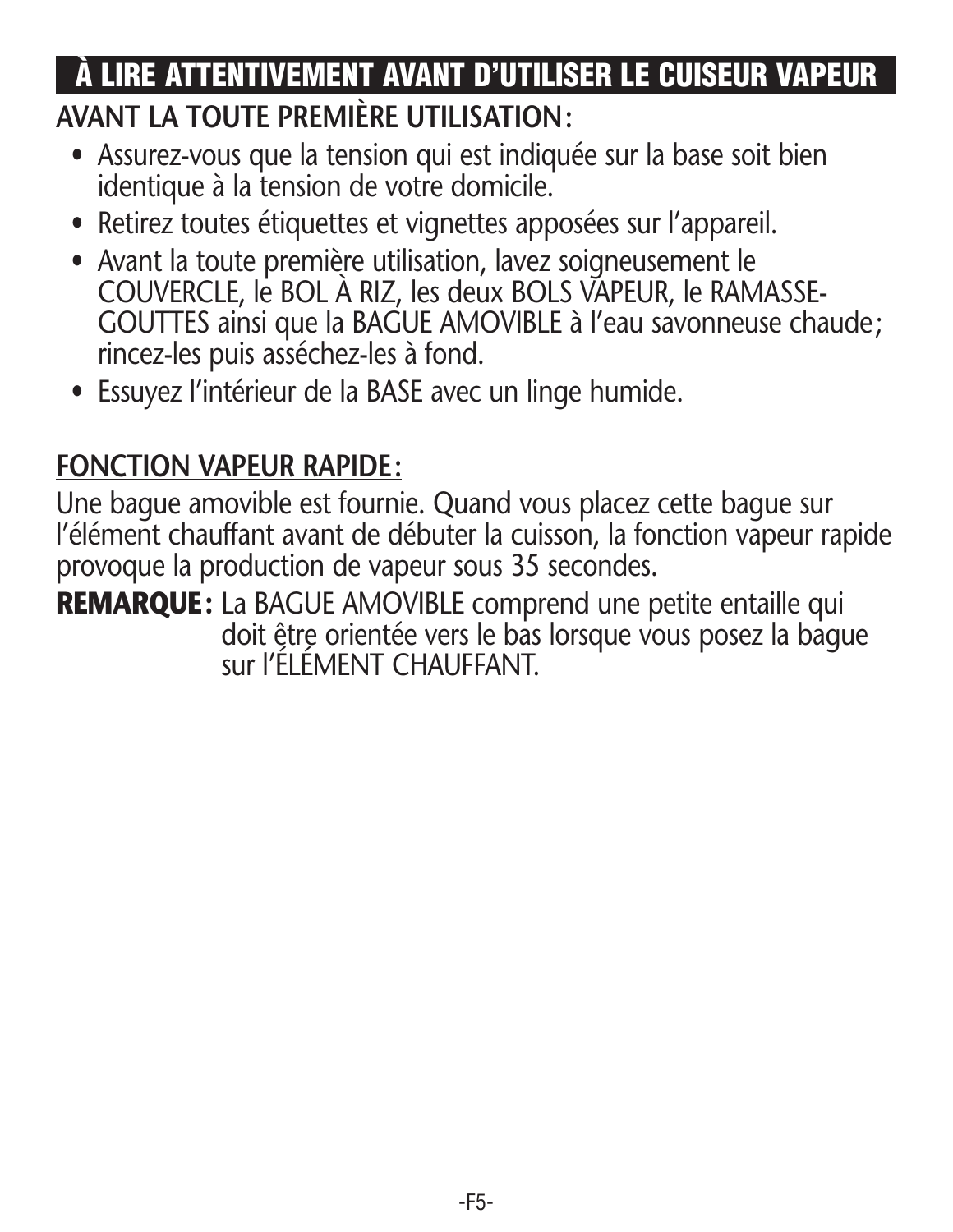# **MODE D'EMPLOI DU CUISEUR VAPEUR**

- 1. Posez l'appareil sur une surface plane assurant un espace adéquat (ne le placez pas sous les armoires de cuisine, par exemple). Le cuiseur vapeur et ses composantes ne doivent être utilisés dans absolument aucun four (à micro-ondes, à chaleur tournante ou ordinaire) et ne conviennent pas non plus sur la cuisinière.
- 2. Placez la BAGUE AMOVIBLE autour de l'ÉLÉMENT CHAUFFANT, l'entaille étant dessous.
- 3. Remplissez le RÉSERVOIR À EAU d'eau froide du robinet (uniquement). Ne versez aucun liquide autre que de l'eau dans le RÉSERVOIR À EAU et ne mettez pas de sel, de poivre, ou d'autres condiments. Remplir le réservoir à l'excès empêchera la «vapeur rapide» et prolongera même la durée de cuisson nécessaire.
- 4. Assurez-vous que le niveau de l'eau ne dépasse pas le repère MAX de l'INDICATEUR DE NIVEAU D'EAU. Pour remplir le RÉSERVOIR, videz l'eau directement dedans.
- 5. Placez le RAMASSE-GOUTTES sur la base.
- 6. Posez alors les BOLS VAPEUR sur le RAMASSE-GOUTTES, branchez le cordon et réglez la minuterie à la durée de cuison désirée – le maximum est de 60 minutes. Une fois la durée écoulée, un timbre retentira, le VOYANT LUMINEUX s'éteindra et l'appareil s'arrêtera automatiquement.
- 7. Pour faire cuire du riz dans le BOL À RIZ, mettez le riz ainsi que l'eau directement dans le bol puis versez le volume d'eau approprié dans le RÉSERVOIR À EAU. Placez alors le BOL À RIZ dans le BOL VAPEUR INFÉRIEUR.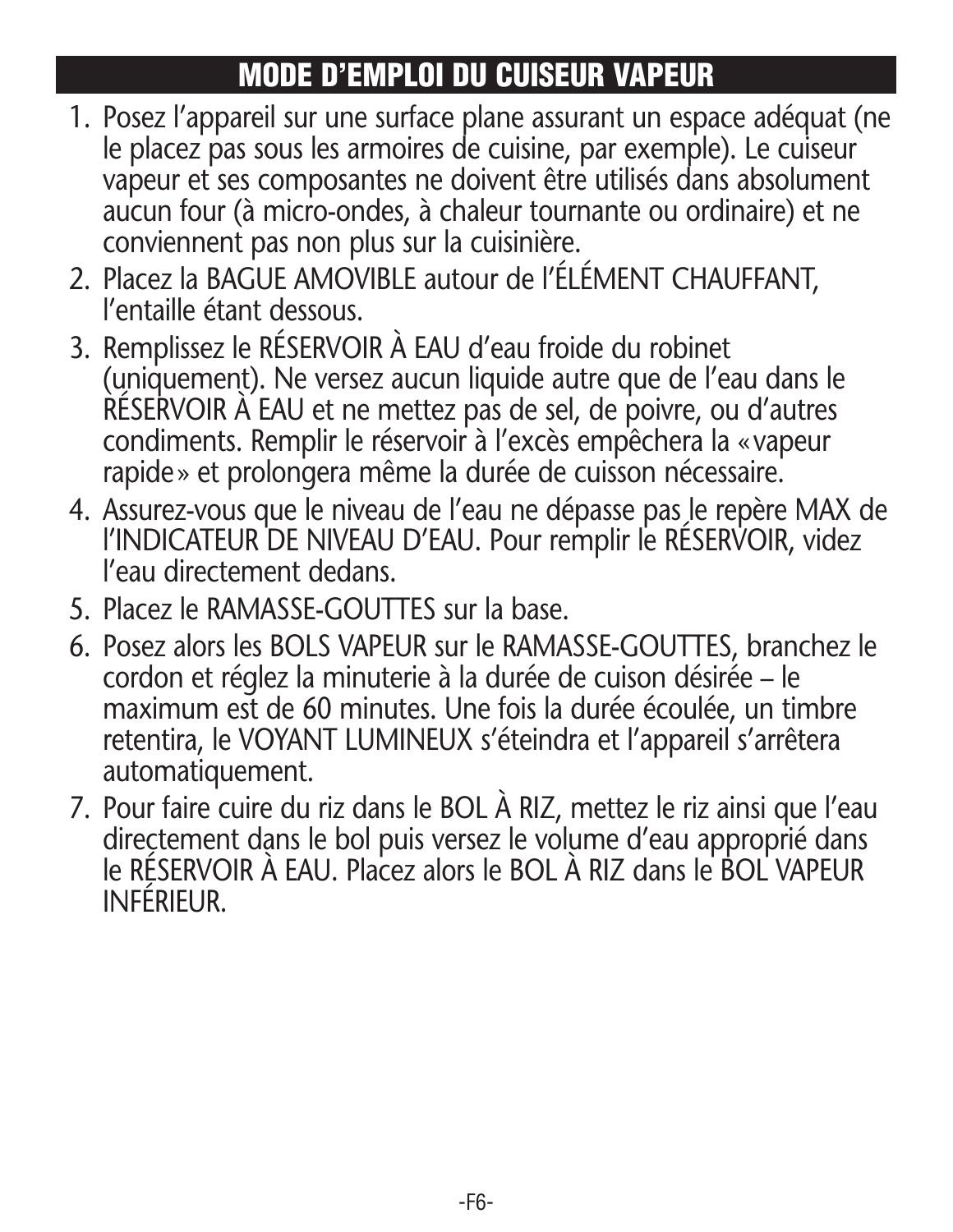### **MODE D'EMPLOI DU CUISEUR VAPEUR (suite)**

#### **UTILISATION DES DEUX BOLS VAPEUR**

Posez l'aliment le plus volumineux ou qui requiert la cuisson la plus longue dans le BOL VAPEUR INFÉRIEUR puis posez celui-ci sur le ramasse-gouttes et la base. Placez ensuite le BOL VAPEUR SUPÉRIEUR sur le BOL VAPEUR INFÉRIEUR.

### **UTILISATION DU BOL VAPEUR SUPÉRIEUR OU INFÉRIEUR**

Vous pouvez placer l'un ou l'autre des BOLS VAPEUR sur le RAMASSE-GOUTTES et la BASE. Déposez légumes, fruits de mer ou denrées sans sauce ou liquide dans le BOL VAPEUR, sans boucher les orifices.

### **UTILISATION DES GRILLES AMOVIBLES**

Les BOLS VAPEUR incorporent une GRILLE AMOVIBLE qui, lorsque enlevée, augmente le volume de cuisson utilisable, permettant de faire cuire des morceaux plus volumineux, un poulet entier, par exemple.

### **UTILISATION DU BOL À RIZ**

Déposez le riz ou les aliments avec sauce ou liquide dans le BOL À RIZ. Mettez le COUVERCLE. Branchez le cordon sur la prise de courant. Réglez la minuterie. Débranchez quand la cuisson est à point.

**REMARQUE:** Le BOL À RIZ sert à cuire légumes, ou autres, dans liquide ou sauce, à pocher le poulet ou le poisson ainsi qu'à réchauffer les restes, les casseroles en particulier.

### **CUISSON DES ŒUFS**

Placez les œufs directement sur les GRILLES AMOVIBLES, des alvéoles sont prévus à cet effet. Mettez le COUVERCLE. Vous pouvez ainsi faire cuire jusqu'à une douzaine d'œufs d'un coup.

**REMARQUE:** Utilisez des poignées marmiton pour ôter le COUVERCLE, sortir les BOLS VAPEUR, le RAMASSE-GOUTTES ou le BOL À RIZ par leurs poignées. Orientez en outre la vapeur loin de votre visage ou peau quand vous levez le COUVERCLE.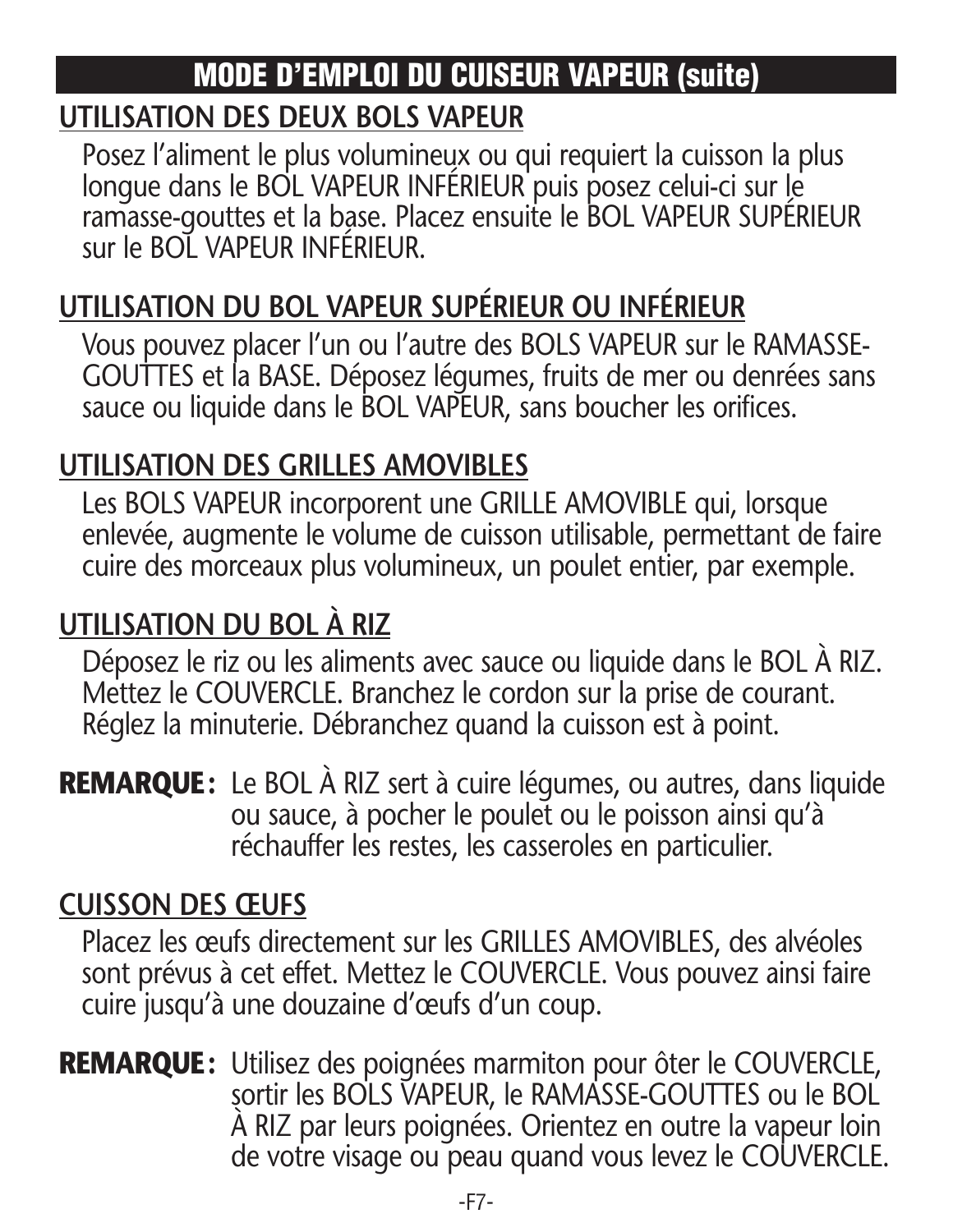# **RÉGLAGE DE LA MINUTERIE NUMÉRIQUE**



- Au branchement du cuiseur, la durée «00» clignote à l'afficheur.
- La durée de cuisson se règle avec les TOUCHES DE COMPTAGE PROGRESSIF OU RÉGRESSIF à raison d'une minute par coup. Les chiffres clignotent durant le réglage et ceci, jusqu'à ce que le fonctionnement débute.
- Une fois la durée de cuisson réglée, appuyez sur la touche MARCHE-ARRÊT pour que la cuisson débute. Le décompte (1 minute à la fois) commencera.
- Pour arrêter le fonctionnement, appuyez sur la touche MARCHE-ARRÊT et la durée «00» clignotera à l'afficheur.
- Pour modifier la durée en cours de fonctionnement, appuyez simplement sur la touche voulue pour AUGMENTER (touche de compte progressif) ou DIMINUER (touche de compte régressif) la durée. Les chiffres clignoteront jusqu'à ce que la modification soit terminée et, sans presser de touche, la durée cessera de clignoter sous 5 secondes et le décompte reprendra.
- En fin de décompte, la durée «00» clignotera de nouveau à l'afficheur, cessera et un timbre retentira.
- S'il n'y a pas assez d'eau dans le RÉSERVOIR, le décompte cessera automatiquement, un timbre retentira et «00» clignotera à l'afficheur. L'appareil ne pourra fonctionner qu'une fois le réservoir rempli.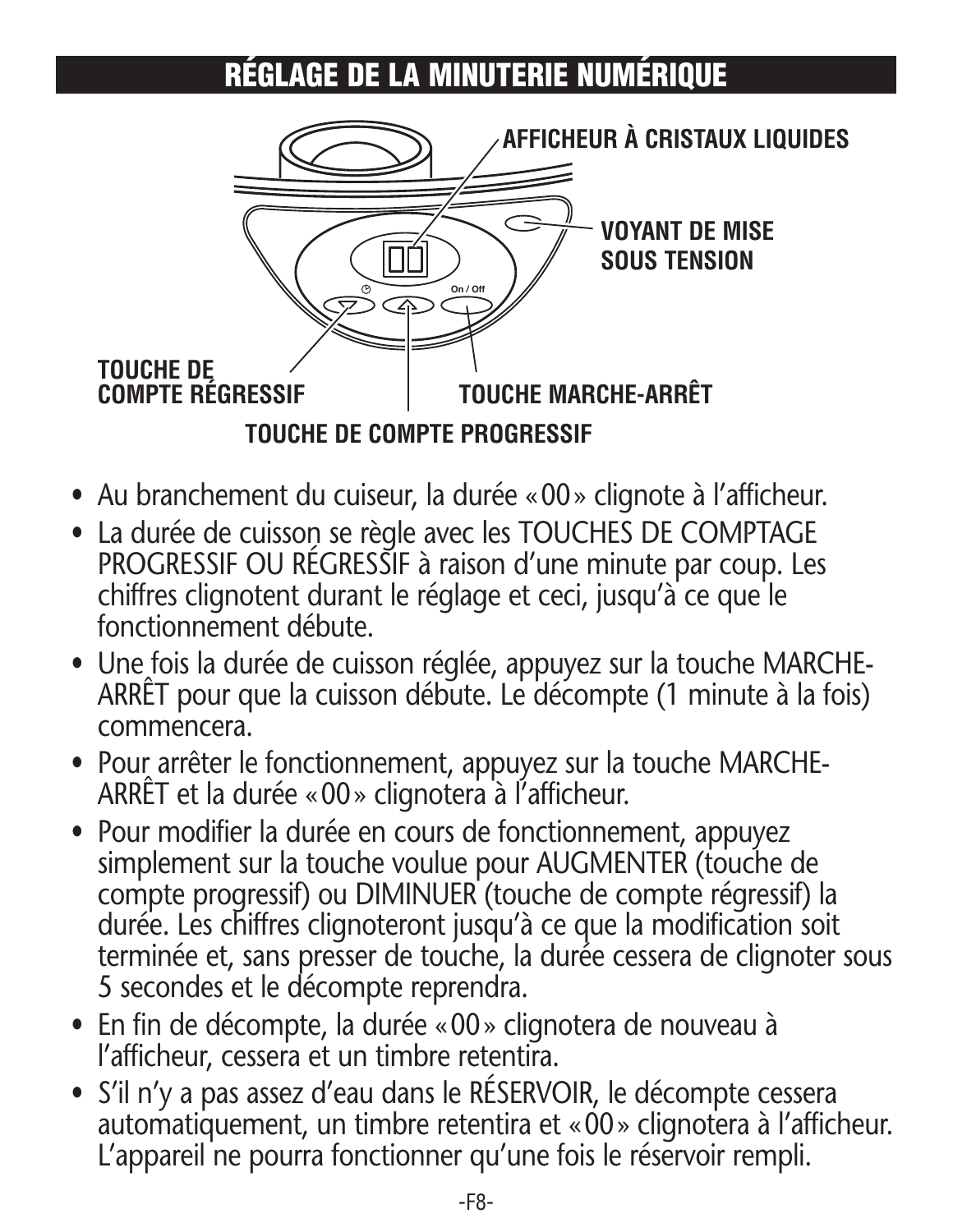# **NETTOYAGE DU CUISEUR VAPEUR**

**Débranchez le cordon à la prise avant le nettoyage. Laissez refroidir le cuiseur. N'immergez ni la base, ni le cordon, ni la fiche.**

- Videz le RAMASSE-GOUTTES et le RÉSERVOIR À EAU.
- Lavez le COUVERCLE, les BOLS VAPEUR, le BOL À RIZ, le RAMASSE-GOUTTES et la BAGUE AMOVIBLE à l'eau savonneuse chaude. Rincez et asséchez-les. Ces pièces sont également lavables en machine, à condition de les placer dans le panier supérieur du lave-vaisselle.
- Versez de l'eau savonneuse chaude dans le RÉSERVOIR À EAU. Utilisez un produit non abrasif ou un tampon à récurer synthétique pour nettoyer l'intérieur. Rincez à l'eau chaude propre.
- Le BOL VAPEUR INFÉRIEUR et le BOL À RIZ s'emboîtent dans le BOL VAPEUR SUPÉRIEUR et le COUVERCLE protège le tout, réduisant ainsi le volume de rangement.
- Avec le temps, la surface de l'ÉLÉMENT CHAUFFANT peut se décolorer ou s'entartrer. Agissez comme suit pour nettoyer l'élément.
- 1. Ne placez aucune pièce sur la BASE.
- 2. Versez 750 mL/3 tasses de vinaigre blanc dans le RÉSERVOIR À EAU.
- 3. Versez alors le volume d'eau requis pour que le niveau soit à MAX.
- 4. Branchez l'appareil et réglez la minuterie à environ 20 minutes.
- 5. Quand la minuterie s'arrête, débranchez l'appareil à la prise.
- 6. Ne laissez PAS bouillir ou déborder la solution sur les surfaces extérieures.
- 7. Attendez que l'appareil ait totalement refroidi pour vider le réservoir.
- 8. Rincez le réservoir à l'eau froide et servez-vous d'un tampon à récurer non abrasif pour frotter l'élément chauffant.
- **REMARQUE:** N'employez EN AUCUN CAS d'eau de Javel, de tampons ou de nettoyants abrasifs pour nettoyer les pièces, quelles qu'elles soient, du CUISEUR VAPEUR.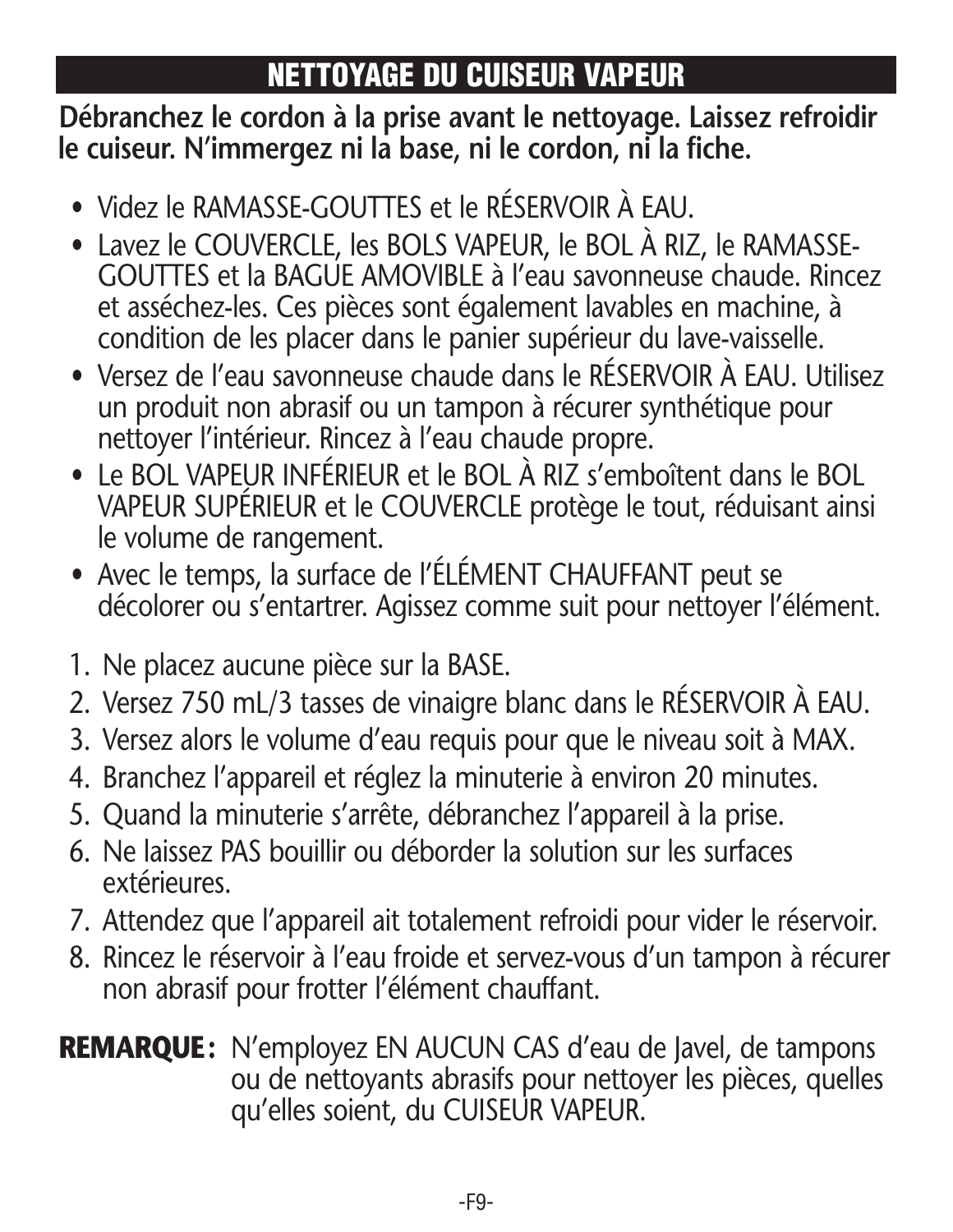# **CONSEILS PRATIQUES**

# **RIZ ET CÉRÉALES**

- 1. Il existe de nombreuses variétés de riz. Observez les directives données pour la variété utilisée.
- 2. Mesurez le riz et l'eau avec précision puis mettez-les dans le BOL À RIZ. Versez alors le volume d'eau requis dans le RÉSERVOIR À EAU. Mettez le couvercle et faites cuire.
- 3. Augmentez l'eau dans le bol à riz de 15 à 30 mL pour obtenir un riz plus tendre, diminuez-la de 15 à 30 mL pour un riz plus ferme.
- 4. Constatez le degré de cuisson et la consistance du riz à la durée minimale indiquée et profitez-en pour le brasser.
- 5. Quand vous vérifiez le degré de cuisson et la consistance du riz, faites bien attention de ne pas laisser retomber la condensation dans le BOL À RIZ, la qualité et la saveur du riz en souffriraient.
- 6. Ne versez que de l'eau propre dans le RÉSERVOIR.
- 7. Sel, poivre et beurre peuvent être ajoutés au riz après sa cuisson.

| <b>GENRE DE RIZ</b>                                                        | <b>MÉLANGÉS DANS LE</b><br><b>BOL À RIZ</b> |                  | <b>DURÉE APPROX.</b><br>(EN MINUTES) |
|----------------------------------------------------------------------------|---------------------------------------------|------------------|--------------------------------------|
|                                                                            | <b>RIZ</b>                                  | <b>EAU</b>       |                                      |
| <b>RIZ CARGO</b><br>Ordinaire<br>Précuit                                   | $125$ mL<br>250 mL                          | 250 mL<br>375 mL | 42 à 45<br>45 à 50                   |
| MÉLANGE DE RIZ À GRAIN<br>LONG ET DE RIZ SAUVAGE<br>Ordinaire<br>Vite cuit | Mélange<br>Mélange                          | 375 mL<br>450 mL | 16 à 58<br>18 à 20                   |
| <b>BLANC INSTANTANÉ</b><br>Ordinaire<br>Précuit                            | 250 mL<br>250 mL                            | 375 mL<br>450 mL | 45 à 50<br>50 à 55                   |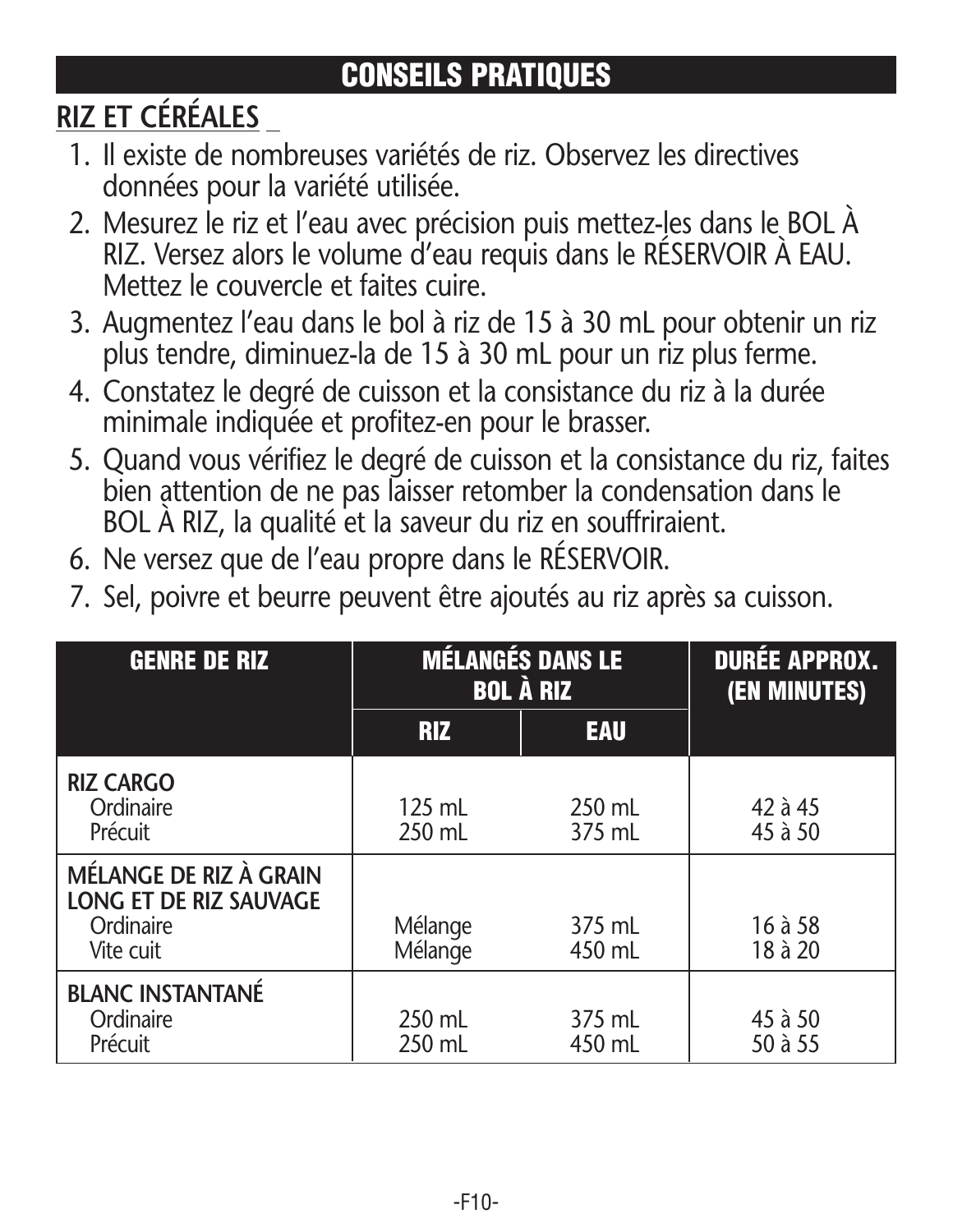# **LÉGUMES**

- 1. Nettoyez bien les légumes. Épluchez-les, coupez-les ou hachez-les si nécessaire. Les petits morceaux cuisent plus vite que les gros.
- 2. Quantité, qualité, fraîcheur et grosseur des aliments congelés peuvent affecter la cuisson à la vapeur. Modifiez les volumes d'eau et la durée de cuisson au besoin.
- 3. Ne faites pas dégeler les légumes congelés avant de les faire cuire.
- 4. Certains légumes devraient être placés dans le bol à riz et couverts de feuille d'aluminium pour cuire convenablement à la vapeur. Les aliments congelés devraient être séparés ou brassés après 10 à 12 minutes de cuisson, avec une fourchette ou cuiller à long manche.

| <b>VARIÉTÉ</b>                 | <b>POIDS OU</b><br><b>NOMBRE</b><br><b>DE MORCEAUX</b> | <b>DURÉE APPROX.</b><br>(EN MINUTES) |
|--------------------------------|--------------------------------------------------------|--------------------------------------|
| <b>ARTICHAUTS, ENTIERS</b>     | 4, feuilles parées                                     | 30 à 32                              |
| <b>ASPERGES, TURIONS</b>       | 500 grammes                                            | $12$ à $14$                          |
| <b>HARICOTS (VERTS/JAUNES)</b> | 250 grammes                                            | 12 à 14                              |
| <b>FLOCONS D'AVOINE</b>        | 500 grammes                                            | 20 à 22                              |
| <b>BETTERAVES</b>              | 500 grammes, coupées                                   | 25 à 28                              |
| <b>BROCOLI, POUSSES</b>        | 500 grammes                                            | 20 à 22                              |
| <b>CHOUX DE BRUXELLES</b>      | 500 grammes                                            | 24 à 26                              |
| <b>CHOU</b>                    | 500 grammes, en tranches minces                        | 16 à 18                              |
| CÉLERI                         | 250 grammes, en tranches minces                        | 18 à 20                              |
| <b>CAROTTES</b>                | 500 grammes, en rondelles minces                       | 18 à 20                              |
| <b>CHOU-FLEUR, ENTIER</b>      | 500 grammes                                            | 20 à 22                              |
| MAÏS, ÉPIS                     | 500 grammes                                            | 14 à 16                              |
| <b>AUBERGINE</b>               | 1,5 kilogramme                                         | 16 à 18                              |
| <b>CHAMPIGNONS, ENTIERS</b>    | 500 grammes                                            | 10 à 12                              |
| <b>GOMBOS</b>                  | 500 grammes                                            | 18 à 20                              |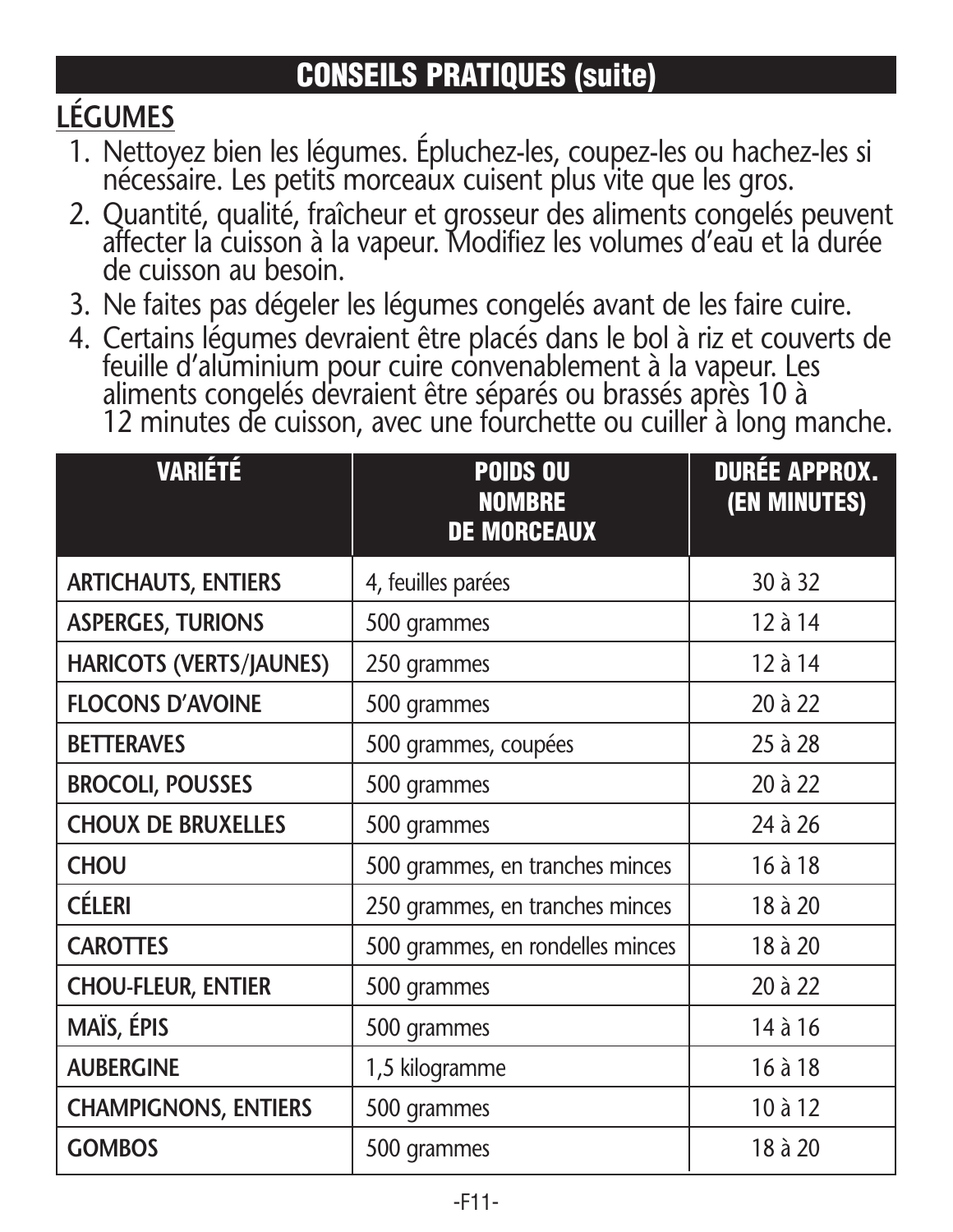## **LÉGUMES** (suite)

| <b>VARIÉTÉ</b>                                                                           | <b>POIDS OU</b><br><b>NOMBRE</b><br><b>DE MORCEAUX</b> | <b>DURÉE APPROX.</b><br>(EN MINUTES) |
|------------------------------------------------------------------------------------------|--------------------------------------------------------|--------------------------------------|
| <b>PETITS POIS</b>                                                                       | 500 grammes, écossés                                   | 12 à 13                              |
| POIVRONS, ENTIERS                                                                        | jusqu'à 4 moyens (non farcis)                          | $12$ à $13$                          |
| <b>POMMES DE TERRE</b><br>(ROUGES) ET RUTABAGAS                                          | 500 grammes - environ 6                                | 30 à 32                              |
| <b>ÉPINARDS</b>                                                                          | 250 grammes                                            | 14 à 16                              |
| <b>COURGES ET COURGETTES</b><br>Courges d'été ou courgettes<br>Courge poivrée ou musquée | 250 grammes, en rondelles<br>500 grammes               | 12 à 14<br>22 à 24                   |
| <b>NAVETS</b>                                                                            | 500 grammes, en rondelles                              | 20 à 22                              |
| LÉGUMES CONGELÉS                                                                         | 280 grammes                                            | 28 à 50                              |

### **POISSON ET FRUITS DE MER**

- 1. Les durées de cuisson du tableau sont pour le poisson et les fruits de mer frais ou bien congelés et totalement dégelés. Nettoyez et préparez le poisson et les fruits de mer frais avant de les faire cuire.
- 2. Poisson et fruits de mer cuisent généralement très vite. Faites-les cuire à la vapeur par petites quantités ou selon les quantités indiquées.
- 3. Les myes, huîtres et moules ne s'ouvrent pas toutes en même temps. Vérifiez régulièrement leurs coquilles afin d'éviter la surcuisson.
- 4. Les darnes de poissons peuvent cuire dans le BOL À RIZ. Servez les fruits de mer et le poisson cuits à la vapeur nature ou bien avec beurre ou margarine assaisonné(e), citron et sauces favorites.
- 5. Modifiez les durées de cuisson au besoin.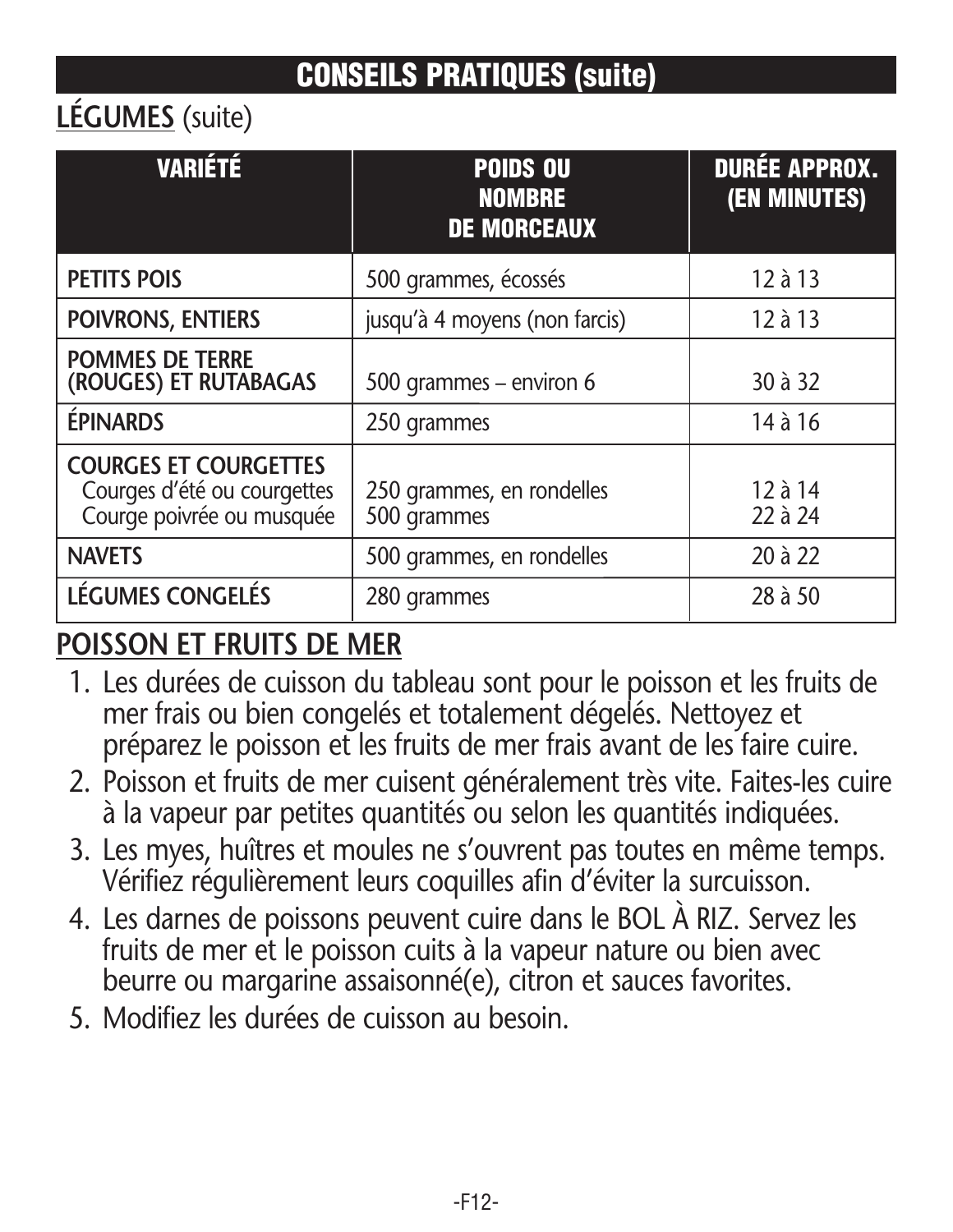## **POISSON ET FRUITS DE MER** (suite)

| <b>VARIÉTÉ</b>                                                           | <b>POIDS OU</b><br><b>NOMBRE</b><br><b>DE MORCEAUX</b>               | <b>DURÉE APPROX.</b><br>(EN MINUTES)     |
|--------------------------------------------------------------------------|----------------------------------------------------------------------|------------------------------------------|
| <b>MYES EN COQUILLES</b>                                                 | 500 grammes                                                          | 10 à 12                                  |
| <b>CRABE</b><br>Crabe royal<br>A carapace molle                          | 250 grammes, en tronçons<br>8 à 12 morceaux                          | 20 à 22<br>8 à 10                        |
| <b>HOMARD</b><br><b>Oueues</b><br>Coupé en deux<br>Entiers, vivants      | $2\lambda 4$<br>450 à 500 grammes<br>450 à 500 grammes               | 16 à 18<br>18 à 20<br>18 à 20            |
| <b>MOULES (FRAÎCHES)</b>                                                 | 500 grammes                                                          | 14 à 16                                  |
| HUÎTRES (FRAÎCHES)                                                       | 1,5 kilogramme                                                       | 18 à 20                                  |
| <b>PÉTONCLES</b><br>De baie (écaillés)<br>De mer (écaillés)              | 500 grammes<br>1,5 kilogramme                                        | 14 à 16<br>18 à 20                       |
| <b>CREVETTES</b><br>Moyennes (en carapace)<br>Très grosses (en carapace) | 500 grammes<br>500 grammes                                           | 10 à 12<br>16 à 18                       |
| <b>POISSON</b><br>Entier<br>Habillé, paré<br>Filets<br>Darnes            | 250 à 375 grammes<br>250 à 375 grammes<br>500 grammes<br>125 grammes | 10 à 12<br>10 à 12<br>10 à 12<br>16 à 18 |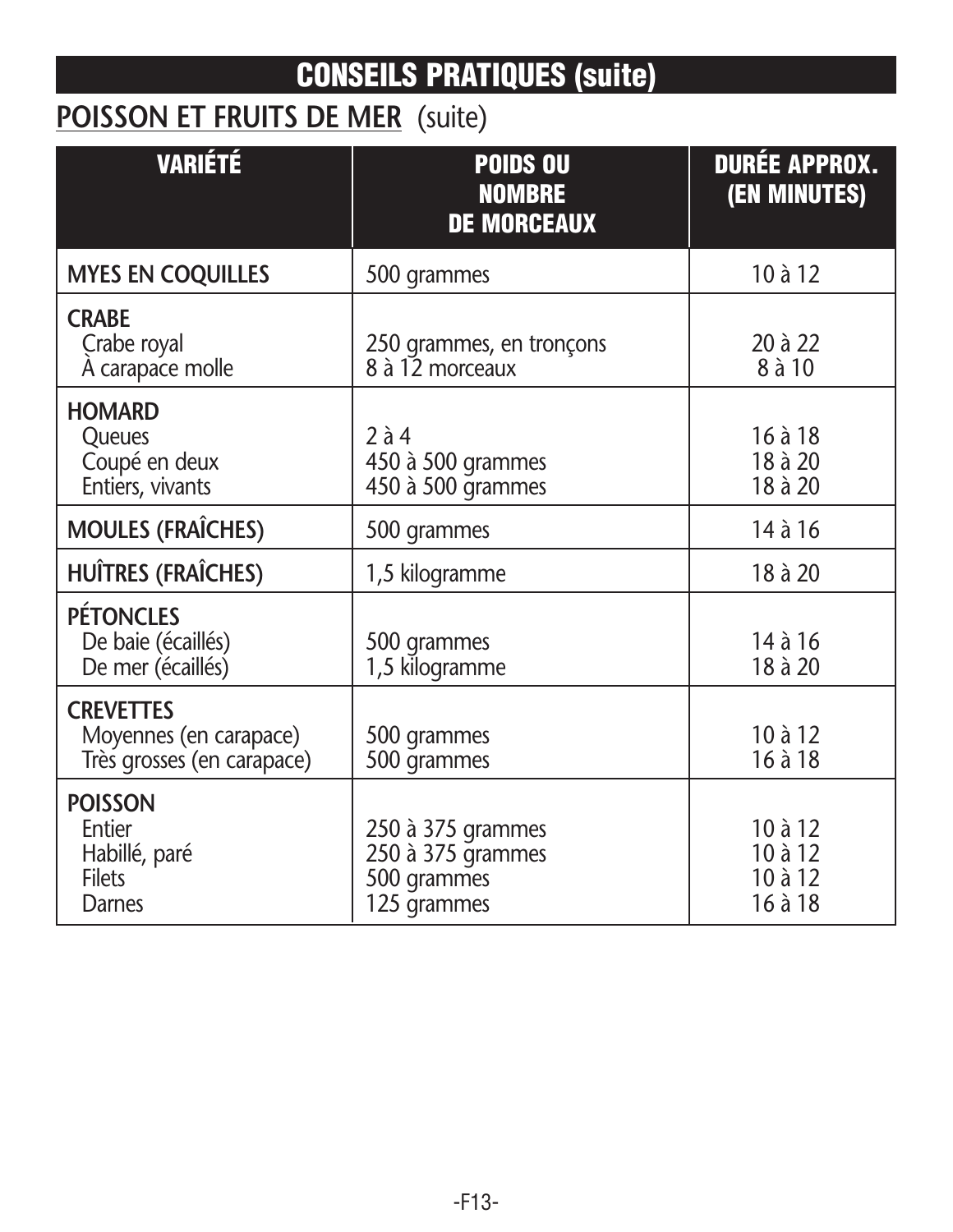## **VIANDE – BŒUF**

| <b>VARIÉTÉ</b>                                             | <b>POIDS OU</b><br><b>NOMBRE</b><br><b>DE MORCEAUX</b> | <b>DURÉE APPROX.</b><br>(EN MINUTES) |
|------------------------------------------------------------|--------------------------------------------------------|--------------------------------------|
| <b>BŒUF</b><br>Palette<br>Hamburger<br>Boulettes de viande | 500 grammes<br>500 grammes<br>500 grammes              | 28 à 30<br>16 à 18<br>22 à 24        |
| <b>POULET</b><br>Morceaux                                  | 2 à 4 morceaux                                         | 24 à 26                              |
| <b>AGNEAU</b><br>Cubes                                     | 500 grammes                                            | 26 à 28                              |
| <b>PORC</b><br>Cubes                                       | 500 grammes                                            | 26 à 28                              |
| <b>HOT-DOGS</b>                                            | 500 grammes                                            | 14 à 18                              |
| <b>SAUCISSES CUITES</b>                                    | 500 grammes                                            | 14 à 18                              |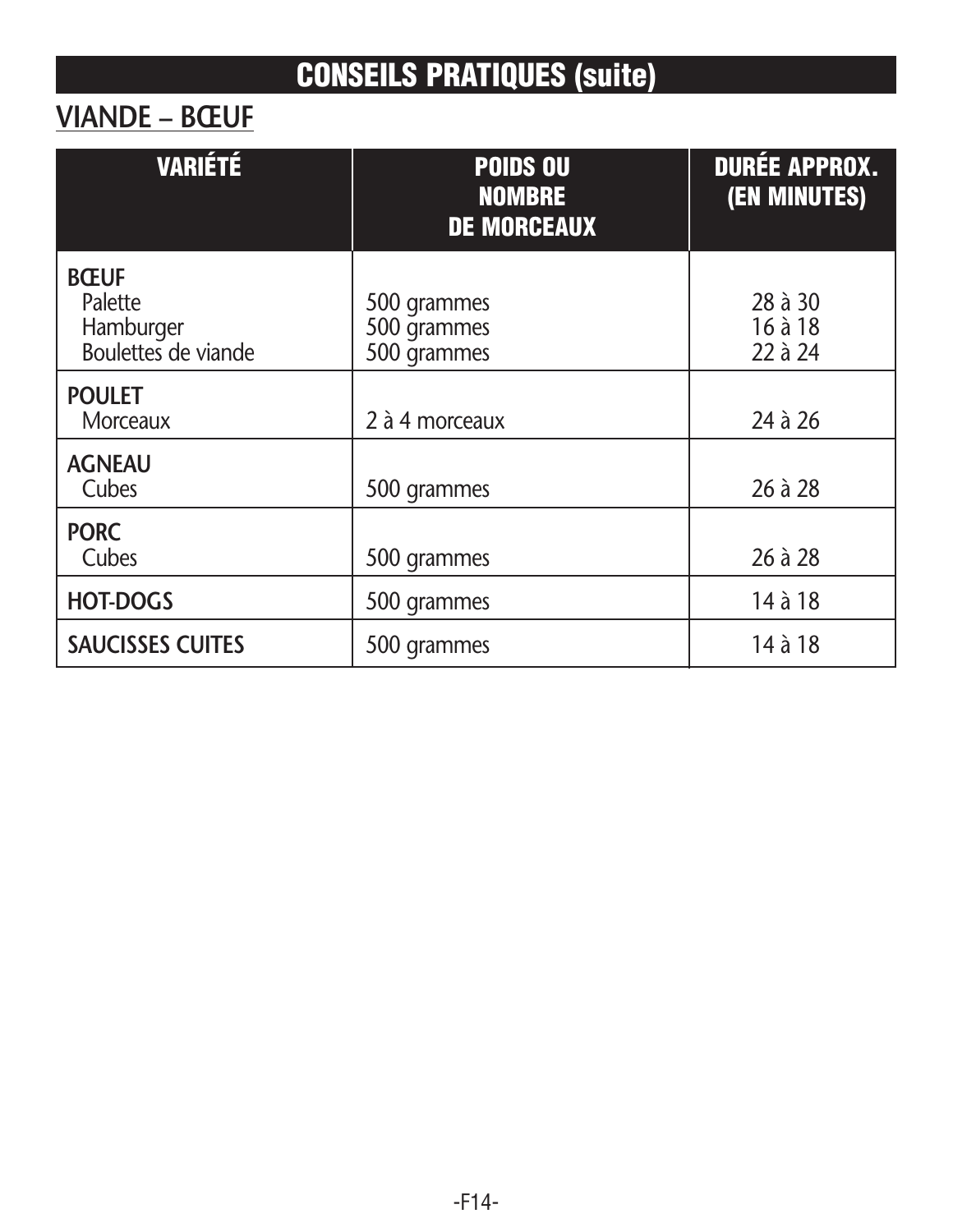# **ŒUFS**

| <b>VARIÉTÉ</b>                                                                                                                                                                | <b>POIDS OU</b><br><b>NOMBRE</b><br><b>DE MORCEAUX</b> | <b>DURÉE APPROX.</b><br>(EN MINUTES) |
|-------------------------------------------------------------------------------------------------------------------------------------------------------------------------------|--------------------------------------------------------|--------------------------------------|
| <b>CEUFS EN COQUILLE</b><br><b>Mollets</b><br>Durs                                                                                                                            | 1 $\grave{a}$ 12 ceufs<br>$1$ à $12$ ceufs             | $16$ à $18$<br>20 à 22               |
| <b>ŒUFS MOULÉS</b><br>Cassez les œufs crus dans<br>des pots à crème; ajoutez<br>sel, poivre et beurre ou<br>margarine, si désiré.<br><b>Mollets</b><br>Durs                   | 1 $\grave{a}$ 4 ceufs<br>1 à 4 œufs                    | $10$ à $12$<br>12 à 14               |
| <b>ŒUFS POCHÉS</b><br>1. Versez 500 mL d'eau<br>dans le bol à riz. Débutez le<br>fonctionnement pour<br>chauffer l'eau. Ajoutez du<br>beurre ou de la margarine<br>si désiré. |                                                        | $7\grave{a}8$                        |
| 2. Cassez les œufs dans un<br>bol puis faites-les glisser dans<br>l'eau du bol à riz. Faites cuire<br>à la vapeur selon les goûts.                                            |                                                        | $7\lambda 8$                         |
| <b>ŒUFS BROUILLÉS</b><br>Battez 6 œufs et 30 mL de<br>lait dans le bol à riz. Salez<br>et poivrez. Remuez les œufs<br>lorsqu'ils sont à moitié<br>cuits.                      |                                                        | 20 à 22                              |